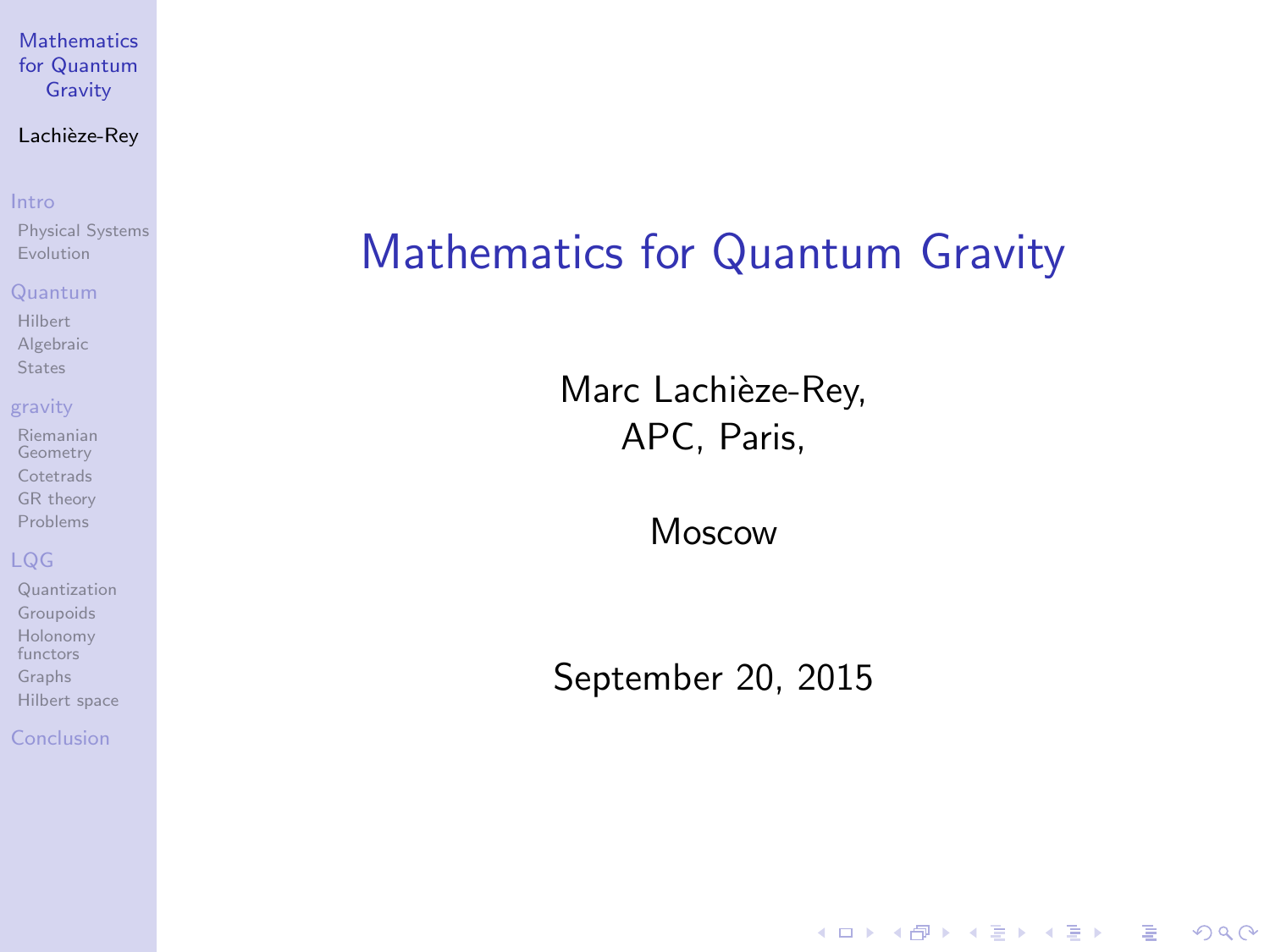### Lachièze-Rey

[Physical Systems](#page-3-0) [Evolution](#page-5-0)

### [Quantum](#page-7-0)

[Hilbert](#page-8-0) [Algebraic](#page-9-0) **[States](#page-10-0)** 

#### [gravity](#page-12-0)

[Riemanian](#page-13-0) Geometry **[Cotetrads](#page-14-0)** [GR theory](#page-15-0) [Problems](#page-16-0)

[Quantization](#page-20-0) [Groupoids](#page-24-0) [Holonomy](#page-25-0) functors [Graphs](#page-26-0) [Hilbert space](#page-28-0)

[Conclusion](#page-29-0)

## **1** [Introduction](#page-2-0)

[Generalities about Physical Systems](#page-3-0) [Evolution](#page-5-0)

## 2 [Formalisms for Quantum Physics \(QM\)](#page-7-0)

[Hilbert space view](#page-8-0) [Algebraic view](#page-9-0)

[Remark on States](#page-10-0)

## **3** [Classical gravity : general relativity](#page-12-0)

[Riemanian Geometry](#page-13-0) [Tetrads and cotetrads](#page-14-0) [general relativityas classical field theory](#page-15-0) [Problems for quantum gravity](#page-16-0)

## **4 [Loop Quantum Gravity](#page-17-0)**

[Quantization?](#page-20-0) [Groupoids, Path groupoid](#page-24-0) [Holonomy functors](#page-25-0) [Graphs](#page-26-0) [Hilbert space](#page-28-0)

# **Outline**

**KORK ERRY ABY CHANNEL**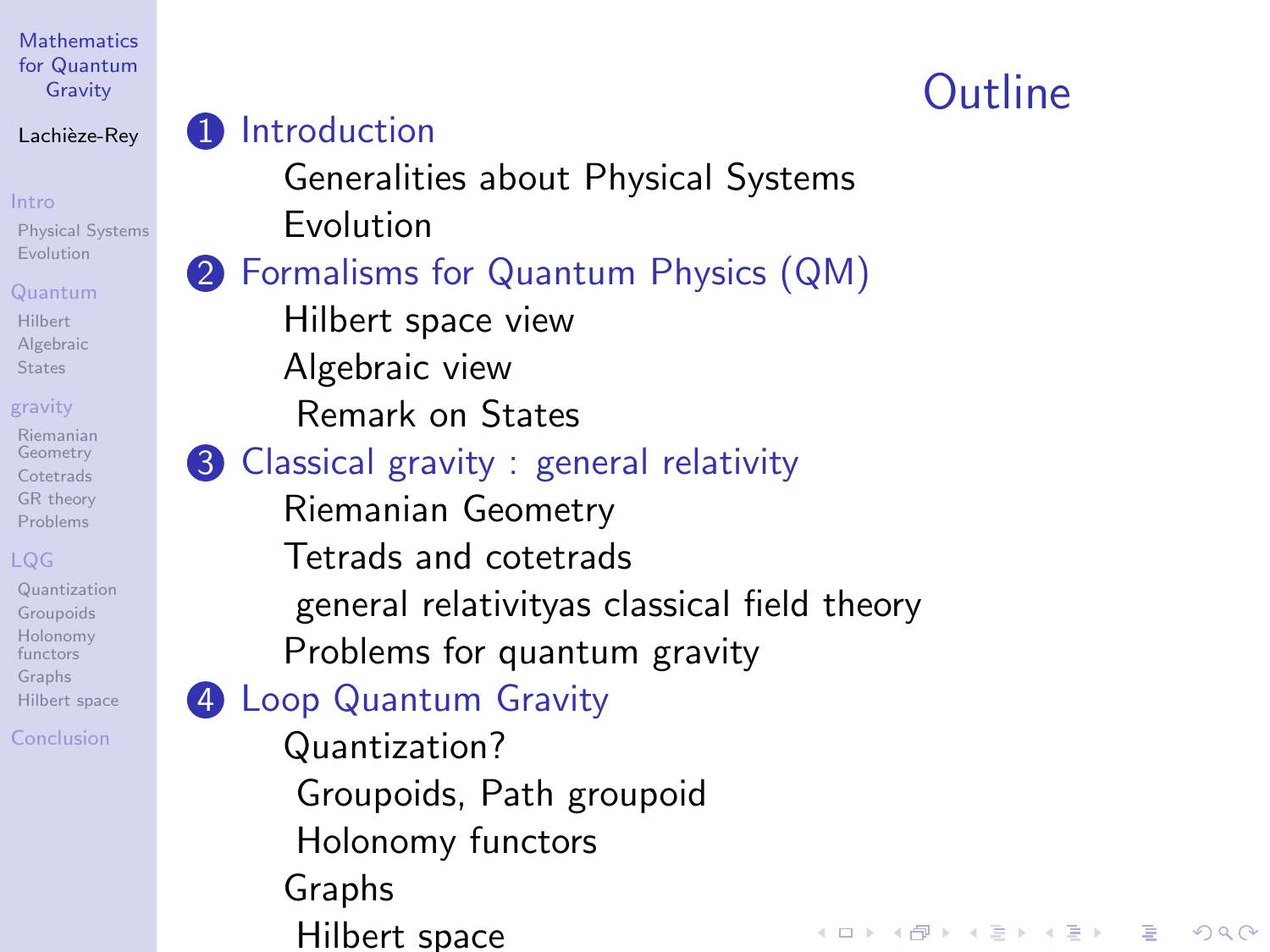## Introduction

K ロ ▶ K @ ▶ K 할 > K 할 > 1 할 > 1 이익어

## Lachièze-Rey

#### [Intro](#page-2-0)

[Physical Systems](#page-3-0) [Evolution](#page-5-0)

#### [Quantum](#page-7-0)

[Hilbert](#page-8-0) [Algebraic](#page-9-0) [States](#page-10-0)

#### [gravity](#page-12-0)

[Riemanian](#page-13-0) Geometry [Cotetrads](#page-14-0) [GR theory](#page-15-0) [Problems](#page-16-0)

### [LQG](#page-17-0)

[Quantization](#page-20-0) [Groupoids](#page-24-0) [Holonomy](#page-25-0) functors [Graphs](#page-26-0) [Hilbert space](#page-28-0)

#### <span id="page-2-0"></span>[Conclusion](#page-29-0)

"Quantum gravity has become the holy grail of theoretical physics."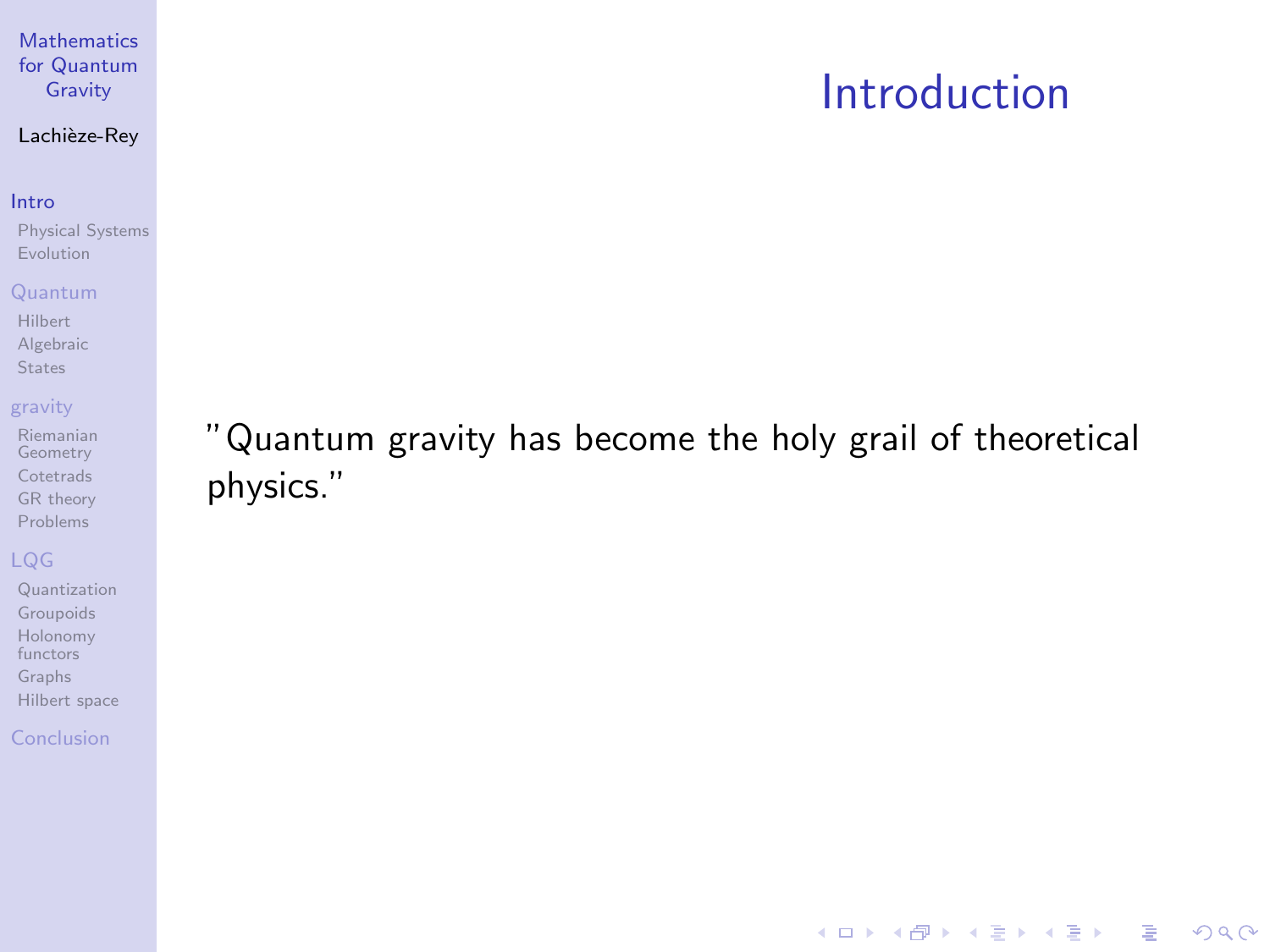#### Lachièze-Rey

#### [Intro](#page-2-0)

[Physical Systems](#page-3-0) [Evolution](#page-5-0)

#### [Quantum](#page-7-0)

[Hilbert](#page-8-0) [Algebraic](#page-9-0) **[States](#page-10-0)** 

#### [gravity](#page-12-0)

[Riemanian](#page-13-0) Geometry **[Cotetrads](#page-14-0)** [GR theory](#page-15-0) [Problems](#page-16-0)

[Quantization](#page-20-0) [Groupoids](#page-24-0) [Holonomy](#page-25-0) functors [Graphs](#page-26-0) [Hilbert space](#page-28-0)

<span id="page-3-0"></span>[Conclusion](#page-29-0)

# Physical Systems

**KORK ERKER ADE YOUR** 

A Physical Systems is represented by a family of mathematical objects

(is that a *definition*, or a *characterization* of the system?) (ontological question: ; see Federico Zalamea)

**Example** : A [classical, non-relativistic] dynamical system:, a symplectic manifold (phase space) with a function on it (Hamiltonian)

**Example** : A given quantum [non-relativistic] system is defined by a an algebra of operators, including the Hamiltonian, and acting on an Hilbert space.

Quantization: going from one description to the other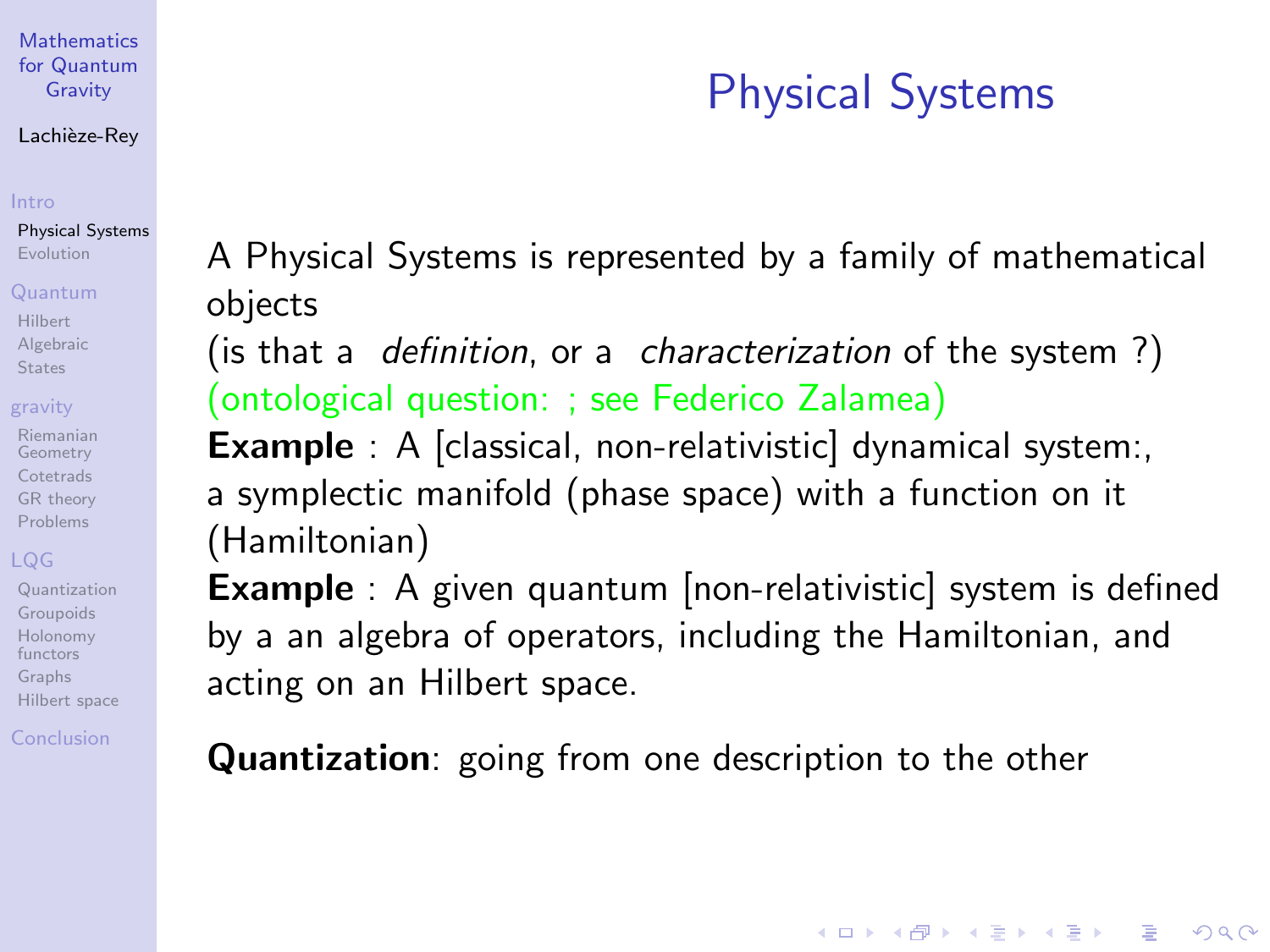#### Lachièze-Rey

[Physical Systems](#page-3-0) [Evolution](#page-5-0)

#### [Quantum](#page-7-0)

[Hilbert](#page-8-0) [Algebraic](#page-9-0) **[States](#page-10-0)** 

#### [gravity](#page-12-0)

[Riemanian](#page-13-0) Geometry **[Cotetrads](#page-14-0)** [GR theory](#page-15-0) [Problems](#page-16-0)

[Quantization](#page-20-0) [Groupoids](#page-24-0) [Holonomy](#page-25-0) functors [Graphs](#page-26-0) [Hilbert space](#page-28-0)

[Conclusion](#page-29-0)

# Physical Systems

**KORK ERKER ADE YOUR** 

A physical system is characterized (defined ?) (at least) by

- a set of states in which it can be
- and a set of *observables*, which characterize the specific measurements that can be performed on the system. (Observables may depend on the observer !)

A state may be defined as the collection of all the possible outcomes of all possible measurements.

 $\rightarrow$  To express a theory (classical or quantum, relativistic to not):

- identify the states and observables.
- recognize the physical  $(=$  real) state among the possible states (equations).
	- find evolution.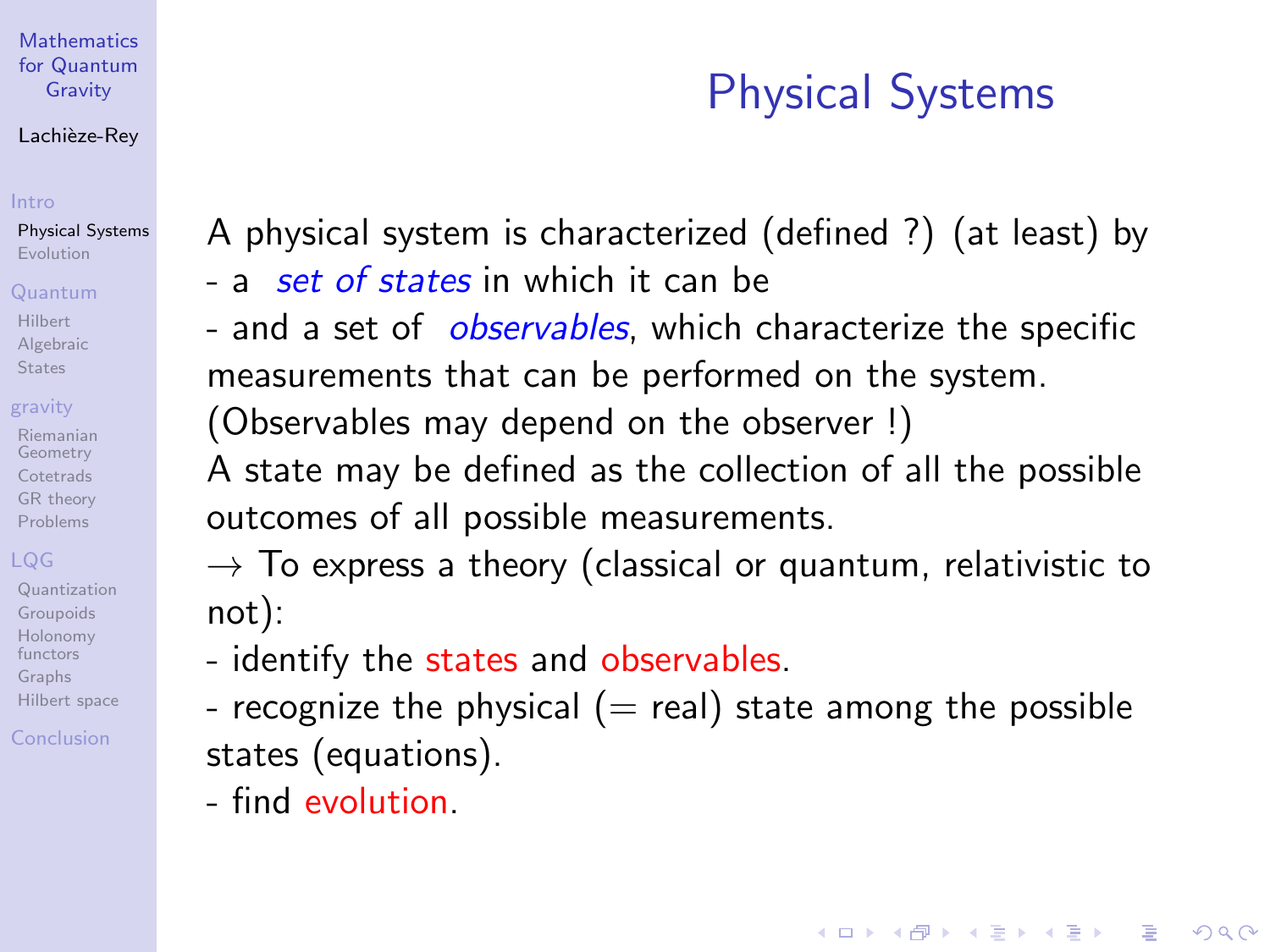#### Lachièze-Rey

## [Intro](#page-2-0)

[Physical Systems](#page-3-0) [Evolution](#page-5-0)

### [Quantum](#page-7-0)

[Hilbert](#page-8-0) [Algebraic](#page-9-0) **[States](#page-10-0)** 

## [gravity](#page-12-0)

[Riemanian](#page-13-0) Geometry **[Cotetrads](#page-14-0)** [GR theory](#page-15-0) [Problems](#page-16-0)

[Quantization](#page-20-0) [Groupoids](#page-24-0) [Holonomy](#page-25-0) functors [Graphs](#page-26-0) [Hilbert space](#page-28-0)

<span id="page-5-0"></span>[Conclusion](#page-29-0)

## Two (very) different views

## 1) Non relativistic : evolution w.r.t. time.

At each instant of time, the system is in a given (non relativistic) state.

Evolution  $=$  a sequence of transformations parametrized by time:  $s(t_0) \rightarrow s(t)$ :

a one parameter group of transformations on the states:

$$
s(t) = u(t) s(t_0)
$$

a (temporal) flow (unitary in quantum physics)

2) relativistic: there is no time to monitor evolution.

(a possible solution: chose an arbitrary parameter (*time* function) which allow to treat the system like NR).

or covariant view: a relativistic state is the complete evolution of the system; see examples

Evolution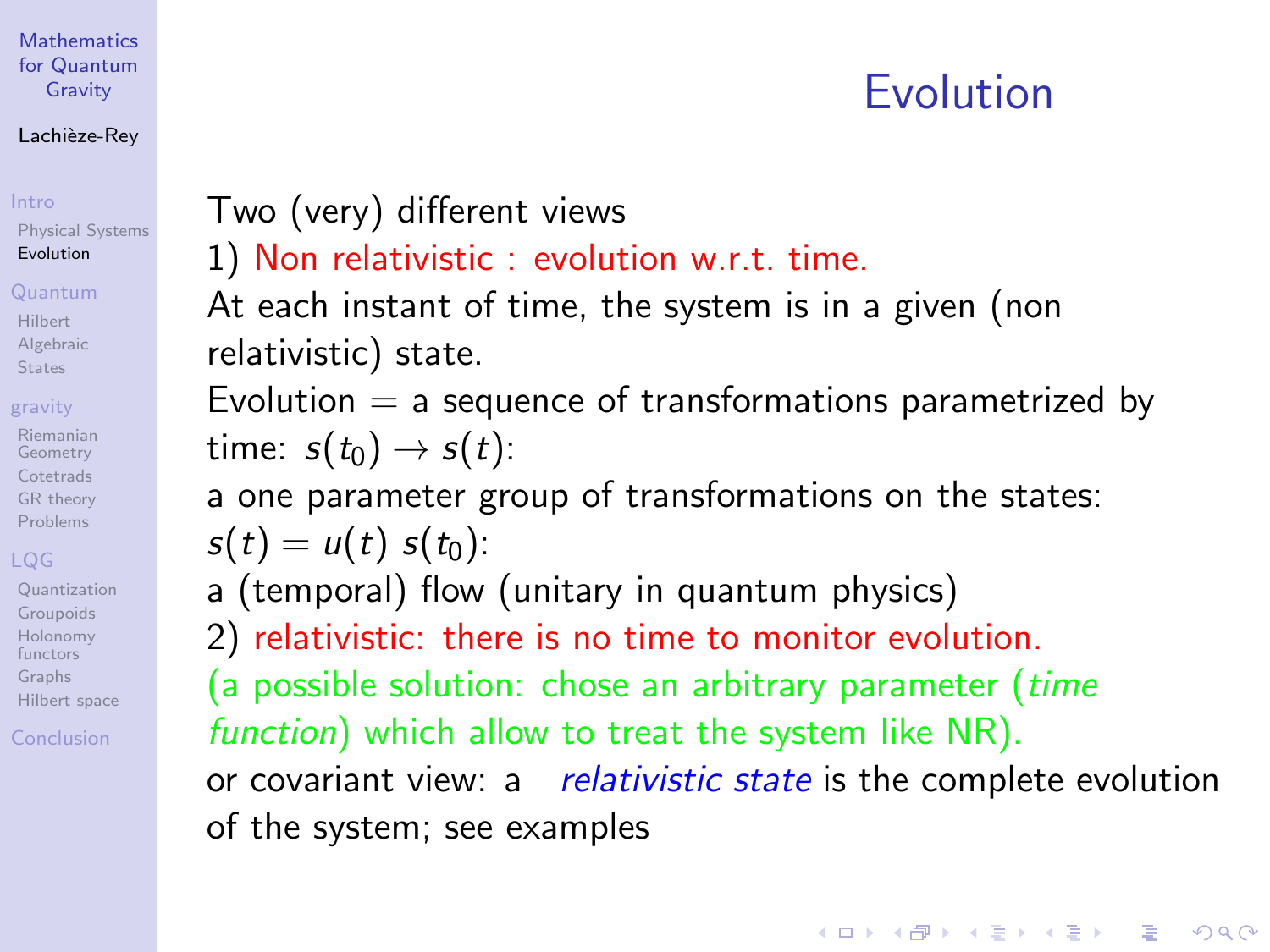#### Lachièze-Rey

[Physical Systems](#page-3-0) [Evolution](#page-5-0)

#### [Quantum](#page-7-0)

[Hilbert](#page-8-0) [Algebraic](#page-9-0) **[States](#page-10-0)** 

#### [gravity](#page-12-0)

[Riemanian](#page-13-0) Geometry **[Cotetrads](#page-14-0)** [GR theory](#page-15-0) [Problems](#page-16-0)

[Quantization](#page-20-0) [Groupoids](#page-24-0) [Holonomy](#page-25-0) functors [Graphs](#page-26-0) [Hilbert space](#page-28-0)

[Conclusion](#page-29-0)

# Evolution: Examples

**KORK SERVER SHOPE** 

## Example: the particle:

NR view : a position in space; which evolves with time relativistic view: a trajectory in space-time= relativistic state Example: the scalar field:

NR view : a function of space at each value of time relativistic view: a function on space-time= relativistic state Example: gravitation:

NR view = geometrodynamics : a metric  $h(t)$  on each spatial section, evolving w.r.t. a time function;

relativistic view: a metric  $g$  on space-time= relativistic state conflict ?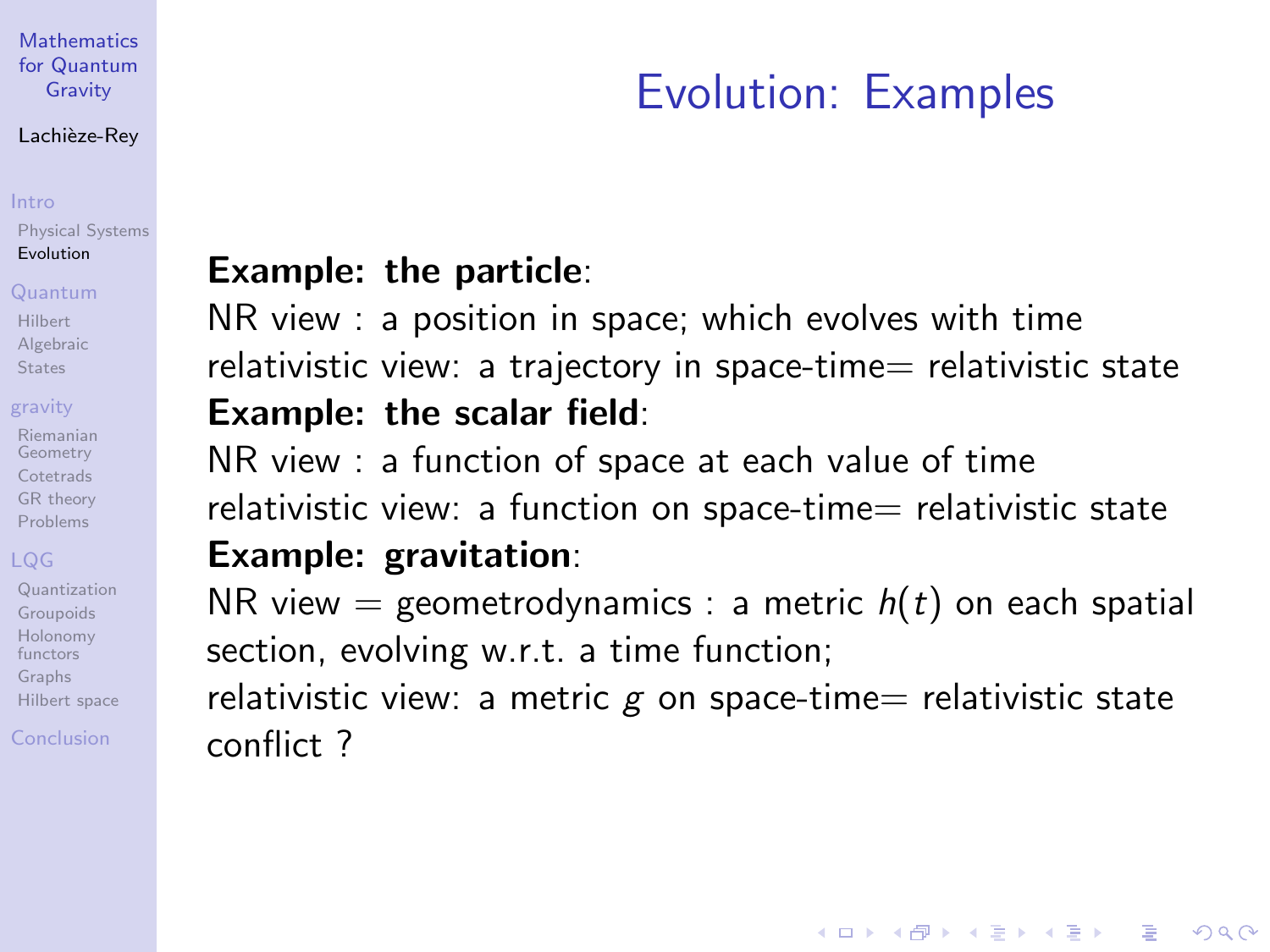#### Lachièze-Rey

[Physical Systems](#page-3-0) [Evolution](#page-5-0)

#### [Quantum](#page-7-0)

[Hilbert](#page-8-0) [Algebraic](#page-9-0) **[States](#page-10-0)** 

### [gravity](#page-12-0)

[Riemanian](#page-13-0) Geometry **[Cotetrads](#page-14-0)** [GR theory](#page-15-0) [Problems](#page-16-0)

[Quantization](#page-20-0) [Groupoids](#page-24-0) [Holonomy](#page-25-0) functors [Graphs](#page-26-0) [Hilbert space](#page-28-0)

<span id="page-7-0"></span>[Conclusion](#page-29-0)

# Quantum Physics: States and **Observables**

Observable acts on state: to give

- the possible outcomes (real numbers)
- a probability distribution for each outcomes  $\rightarrow$  an expectation value

Linear superposition of states, evolution, measure, reduction , collapse...

Hilbert space view and algebraic view are dual.

Other approaches: information (state  $=$  maximal info about a system), topos (Isham), QFT as a functor (Atiyah): geometrical category  $\rightarrow$  algebraic category

**KORK ERKER ADE YOUR**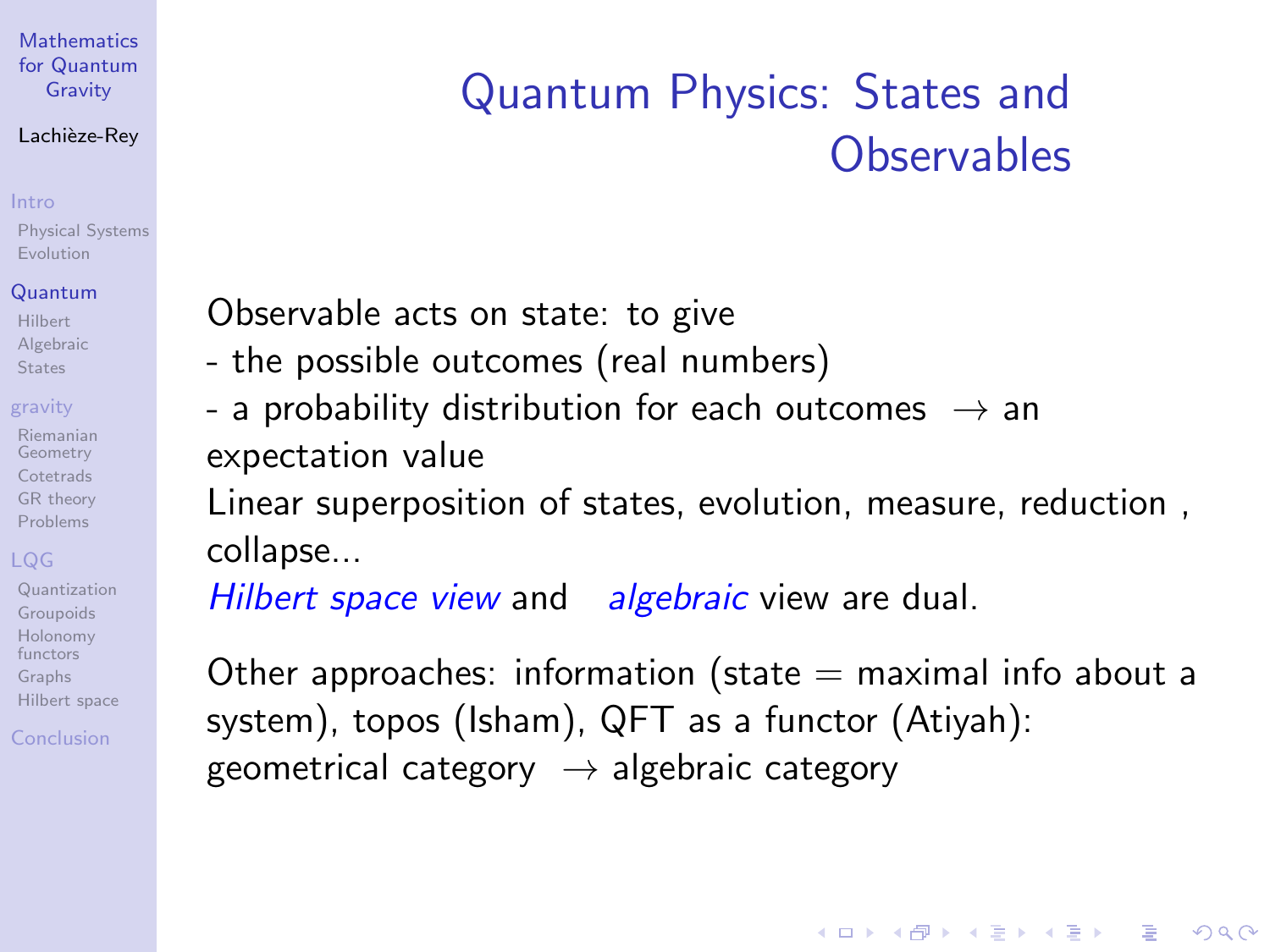#### Lachièze-Rey

#### [Intro](#page-2-0)

[Physical Systems](#page-3-0) [Evolution](#page-5-0)

#### [Quantum](#page-7-0)

#### [Hilbert](#page-8-0)

[Algebraic](#page-9-0) **[States](#page-10-0)** 

#### [gravity](#page-12-0)

[Riemanian](#page-13-0) Geometry **[Cotetrads](#page-14-0)** [GR theory](#page-15-0) [Problems](#page-16-0)

### [LQG](#page-17-0)

[Quantization](#page-20-0) [Groupoids](#page-24-0) [Holonomy](#page-25-0) functors [Graphs](#page-26-0) [Hilbert space](#page-28-0)

<span id="page-8-0"></span>[Conclusion](#page-29-0)

## To a quantum system is associated an Hilbert space pure state  $=$  ray  $=$  projector P general state  $=$  convex lin combinations of pure states: density matrix  $\rho = \sum_{\mathsf{a}} \mathsf{a}\; P_{\mathsf{a}}$  $observable = Hermitian (self-adjoint) operators on H$ spectrum  $=$  set of eigenvalues ( $=$ possible outcomes); spectral decomposition  $A=\sum_{\mathsf{a}}\mathsf{a}\; P_{\mathsf{a}}$ ( $Pa =$  orthogonal projector onto eigenspace associated to a).

Unitary evolution and collapse ( $=$  reduction  $=$  measurement)

# Hilbert space view

**KORK ERKER ADE YOUR**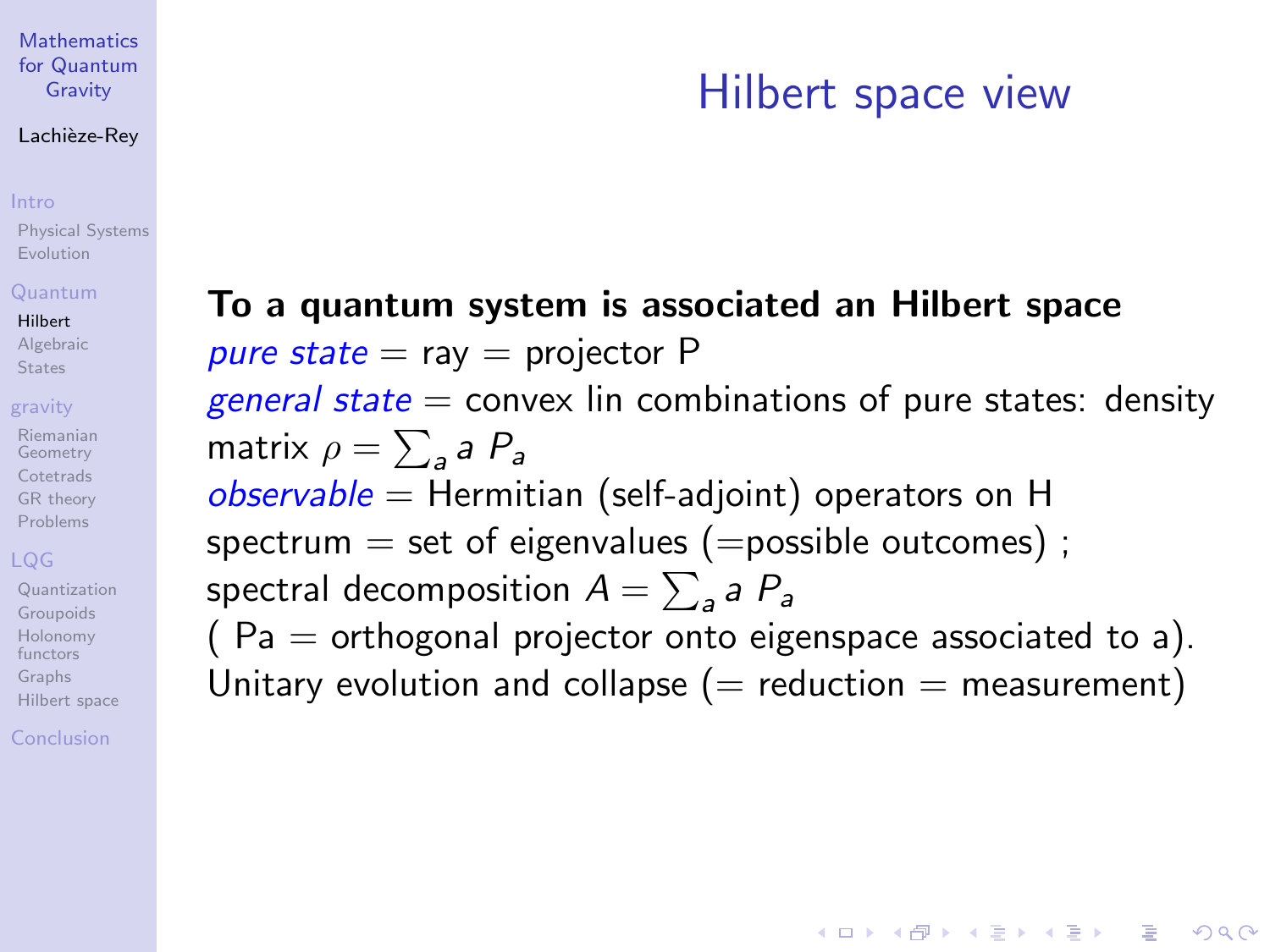#### Lachièze-Rey

[Physical Systems](#page-3-0) [Evolution](#page-5-0)

#### [Quantum](#page-7-0)

[Hilbert](#page-8-0) [Algebraic](#page-9-0) **[States](#page-10-0)** 

#### [gravity](#page-12-0)

[Riemanian](#page-13-0) Geometry **[Cotetrads](#page-14-0)** [GR theory](#page-15-0) [Problems](#page-16-0)

[Quantization](#page-20-0) [Groupoids](#page-24-0) [Holonomy](#page-25-0) functors [Graphs](#page-26-0) [Hilbert space](#page-28-0)

<span id="page-9-0"></span>[Conclusion](#page-29-0)

# Algebraic view

**KORK ERKER ADE YOUR** 

## To a quantum system is associated an an unital C\*-algebra.

Observables are viewed as abstract self-adjoint objects. The *(algebraic) states* appear as a derived concept: linear forms acting on  $A$ .

The algebraic version of a pure Hilbert state  $\psi =$  linear form

$$
\omega_{\psi} : A \to \langle A\psi | \psi \rangle
$$

acting on an operator  $A$  as expectation value. alg. version of a *density operator*  $\rho$  (= general Hilbert state):

$$
\omega_{\rho}: A \mapsto \omega_{\rho}(A) = \text{Tr}(A\rho).
$$

Gelfand Naimark Segal (GNS) construction of Hilbert space.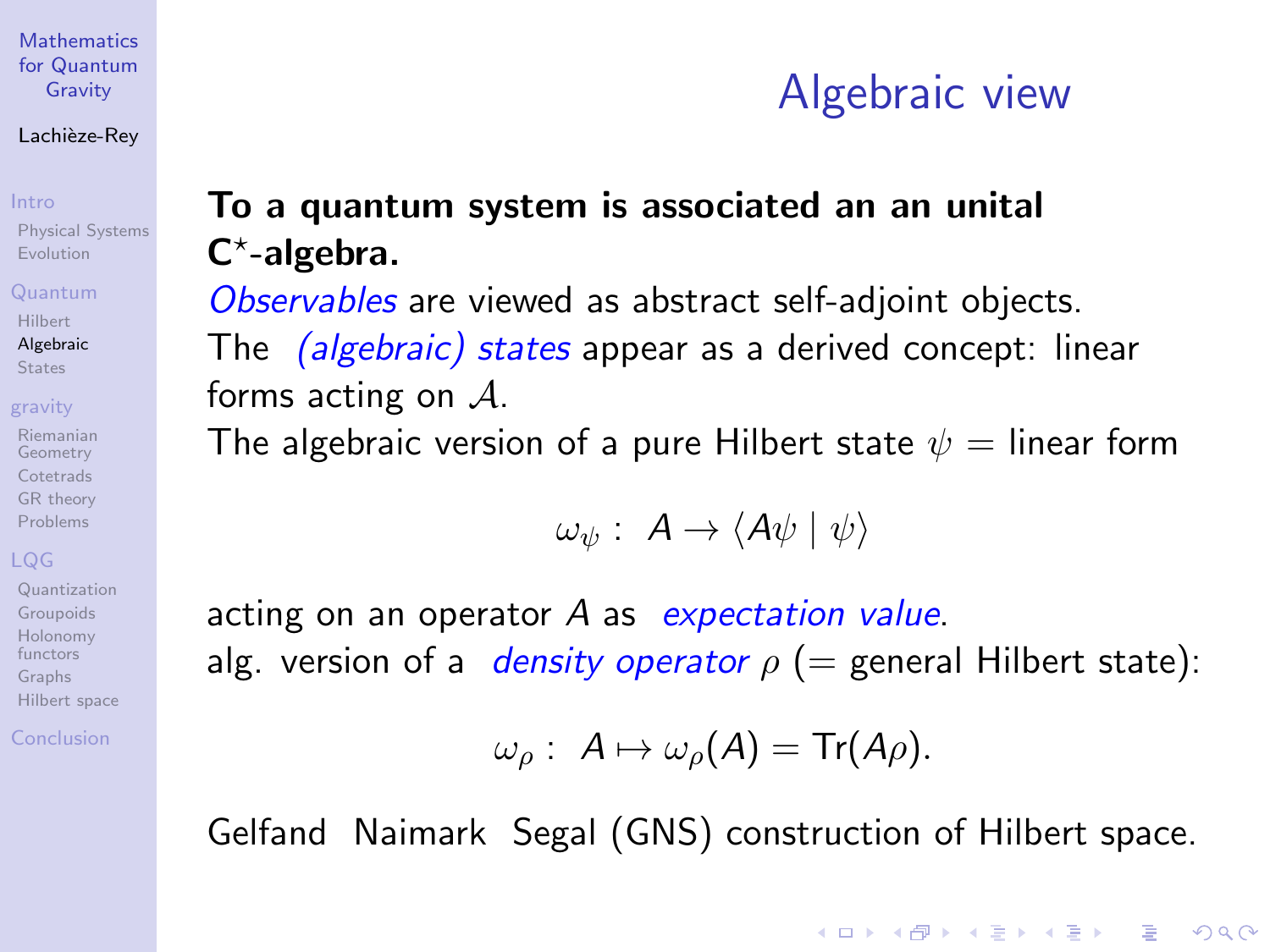#### Lachièze-Rey

[Physical Systems](#page-3-0) [Evolution](#page-5-0)

#### [Quantum](#page-7-0)

[Hilbert](#page-8-0) [Algebraic](#page-9-0) [States](#page-10-0)

#### [gravity](#page-12-0)

[Riemanian](#page-13-0) Geometry **[Cotetrads](#page-14-0)** [GR theory](#page-15-0) [Problems](#page-16-0)

[Quantization](#page-20-0) [Groupoids](#page-24-0) [Holonomy](#page-25-0) functors [Graphs](#page-26-0) [Hilbert space](#page-28-0)

<span id="page-10-0"></span>[Conclusion](#page-29-0)

# Remark on States

**KORK ERKER ADE YOUR** 

Classical States: (in classical Hamiltonian mechanics) pure state= point of the phase space  $Γ$ ; *general state* = pdf on the phase space  $Γ$ ; (pure: distribution)  $Observeable = element of the commutative$ C\*-algebra  $A = C(\Gamma)$  of smooth complex functions. Gelfand-Neimark: the state space is the G–spectrum of C(Γ) Category equivalence : commutative  $C^*$ -algebras – compact spaces generalizion to nc case  $\rightarrow$  non-commutative geometry.

quantum physics  $=$  non-commutative phase space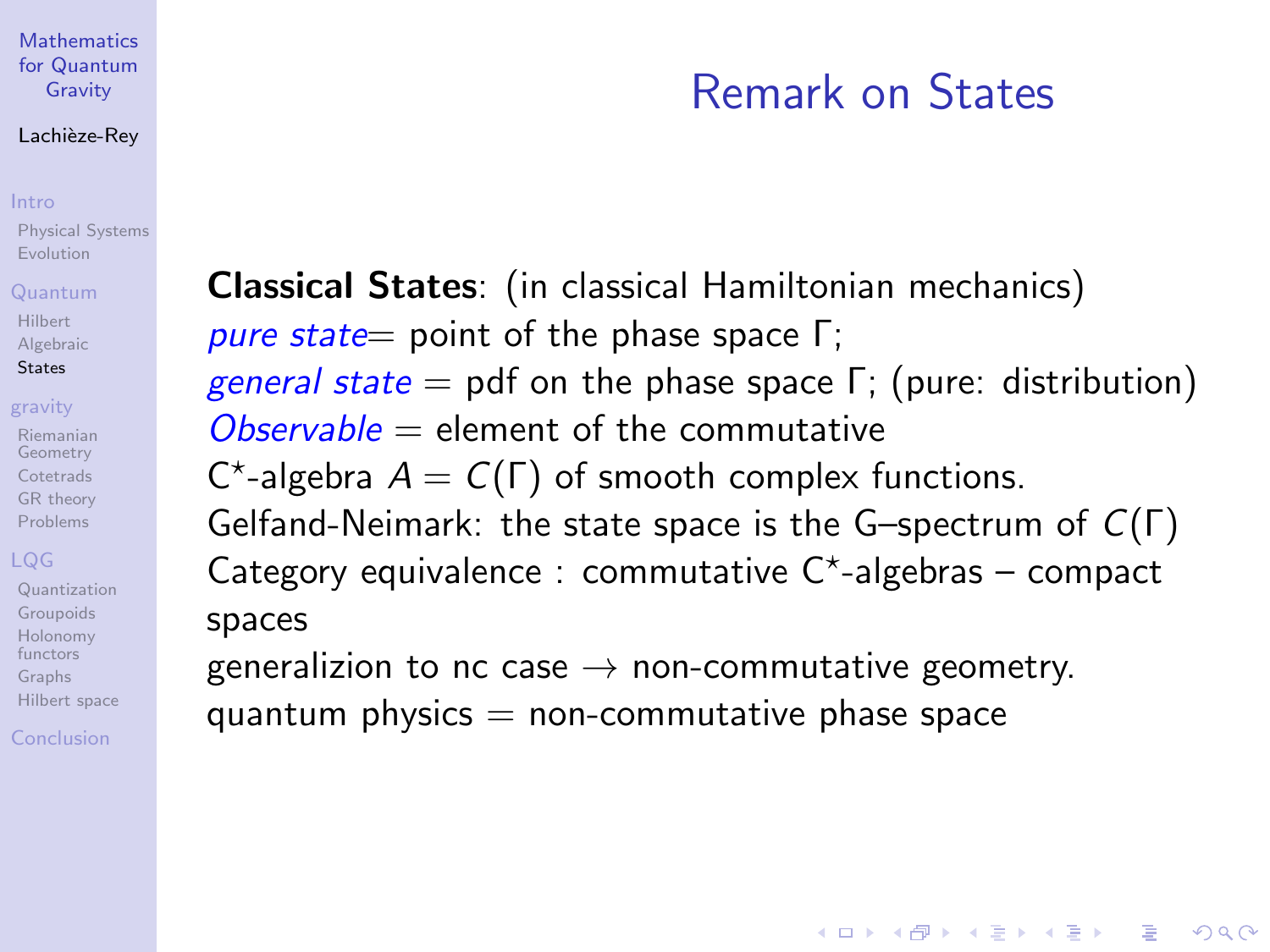# Evolution

**KORK SERVER SHOPE** 

#### **[Mathematics](#page-0-0)** for Quantum Gravity

#### Lachièze-Rey

#### [Intro](#page-2-0)

[Physical Systems](#page-3-0) [Evolution](#page-5-0)

#### [Quantum](#page-7-0)

#### [Hilbert](#page-8-0) [Algebraic](#page-9-0) **[States](#page-10-0)**

#### [gravity](#page-12-0)

[Riemanian](#page-13-0) Geometry **[Cotetrads](#page-14-0)** [GR theory](#page-15-0) [Problems](#page-16-0)

### [LQG](#page-17-0)

[Quantization](#page-20-0) [Groupoids](#page-24-0) [Holonomy](#page-25-0) functors [Graphs](#page-26-0) [Hilbert space](#page-28-0)

[Conclusion](#page-29-0)

## Classical (non relativistic) Evolution:

hamiltonian (symplectic) flow in  $\Gamma$  = one param. group of automorphism (symplectomorphisms) in A. relativistic state  $=$  orbit of the flow.

## Quantum (non relat.) Evolution

Unitary flow in state space.

relat. state  $=$  orbit, or *constant state in Heisenberg picture*.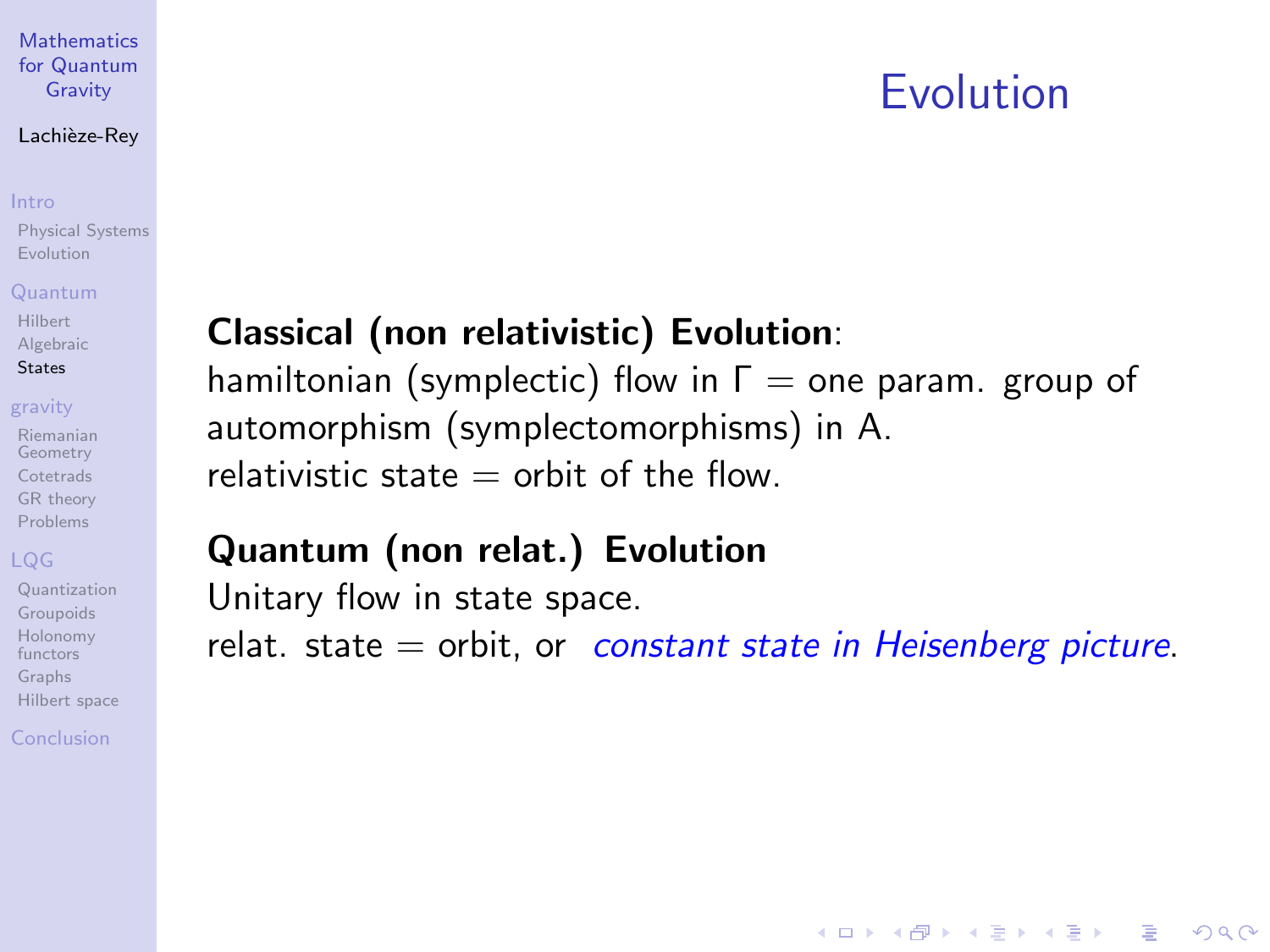### Lachièze-Rey

#### [Intro](#page-2-0)

[Physical Systems](#page-3-0) [Evolution](#page-5-0)

#### [Quantum](#page-7-0)

[Hilbert](#page-8-0) [Algebraic](#page-9-0) [States](#page-10-0)

### [gravity](#page-12-0)

[Riemanian](#page-13-0) Geometry [Cotetrads](#page-14-0) [GR theory](#page-15-0) [Problems](#page-16-0)

### [LQG](#page-17-0)

[Quantization](#page-20-0) [Groupoids](#page-24-0) [Holonomy](#page-25-0) functors [Graphs](#page-26-0) [Hilbert space](#page-28-0)

#### <span id="page-12-0"></span>[Conclusion](#page-29-0)

## Algebra  $\rightarrow$  Geometry

## Classical gravity : gr

K ロ ▶ K @ ▶ K 할 ▶ K 할 ▶ 이 할 → 9 Q Q →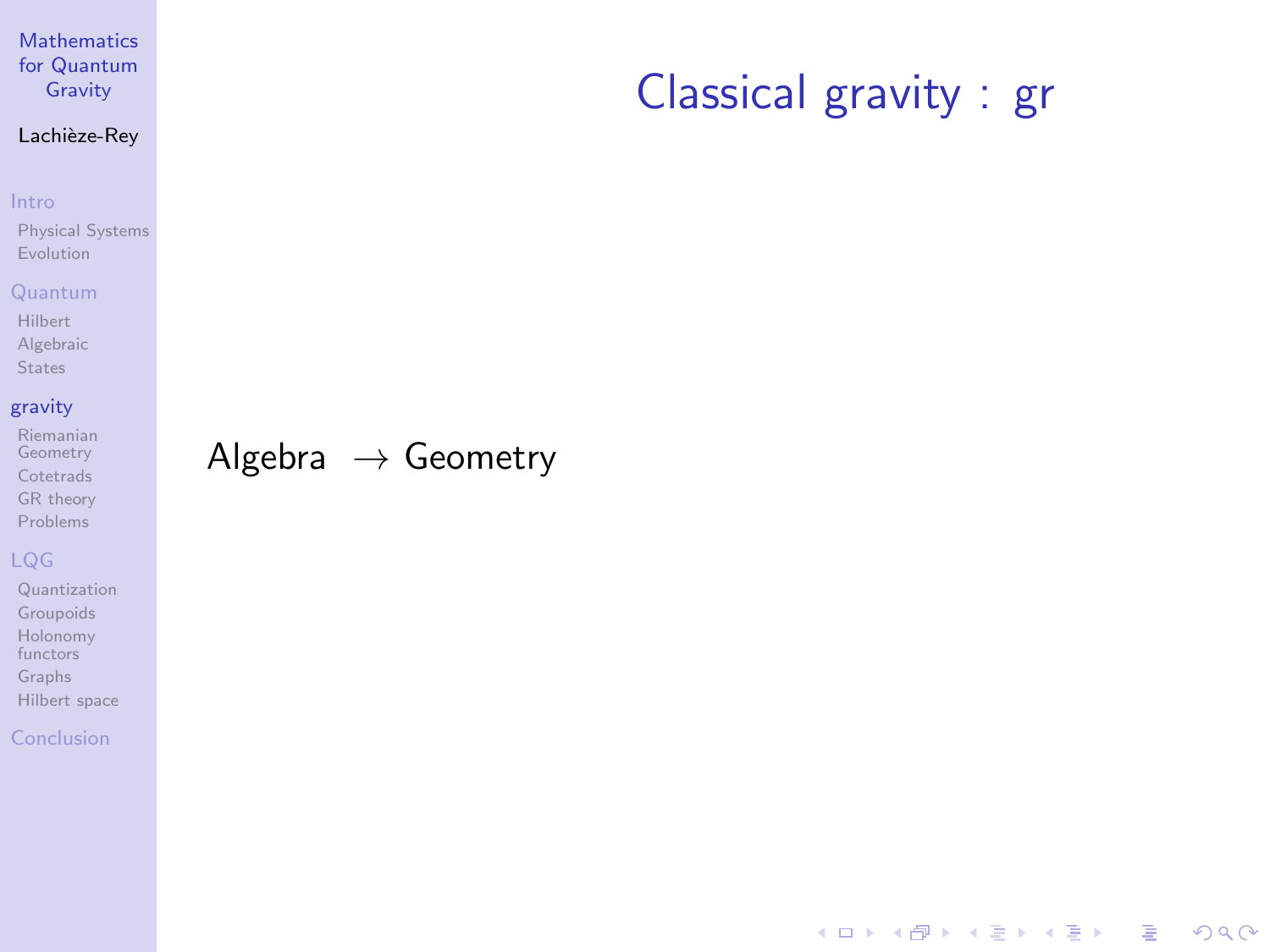#### Lachièze-Rey

[Physical Systems](#page-3-0) [Evolution](#page-5-0)

#### [Quantum](#page-7-0)

[Hilbert](#page-8-0) [Algebraic](#page-9-0) **[States](#page-10-0)** 

#### [gravity](#page-12-0)

[Riemanian](#page-13-0) Geometry **[Cotetrads](#page-14-0)** [GR theory](#page-15-0) [Problems](#page-16-0)

[Quantization](#page-20-0) [Groupoids](#page-24-0) [Holonomy](#page-25-0) functors [Graphs](#page-26-0) [Hilbert space](#page-28-0)

<span id="page-13-0"></span>[Conclusion](#page-29-0)

# Riemanian Geometry

Independent structures in a differentiable manifold  $($  = topological manifold with differential structure) - metrics: symmetric tensors of type 2.0 (10 dofs);

- $\rightarrow$  [pseudo–]Riemanian manifold (M,g)
- connections = holonomy = cov. derivative =... (64 dofs) each characterized by torsion, curvature, (40 symmetric)

Non-metricity  $\nabla g$ . A metric manifold admits 24 metric  $connections.$  Only one symmetric  $=$  Levi-Civita connection. used in general relativity (parallel transport) To g is associated a unique Levi-Civita connection  $\nabla$ Curvature of  $\nabla =$  Rieman tensor  $\rightarrow$  Ricci, Einstein, scalar,... These properties of  $\nabla$  are associated to g via  $\nabla$ .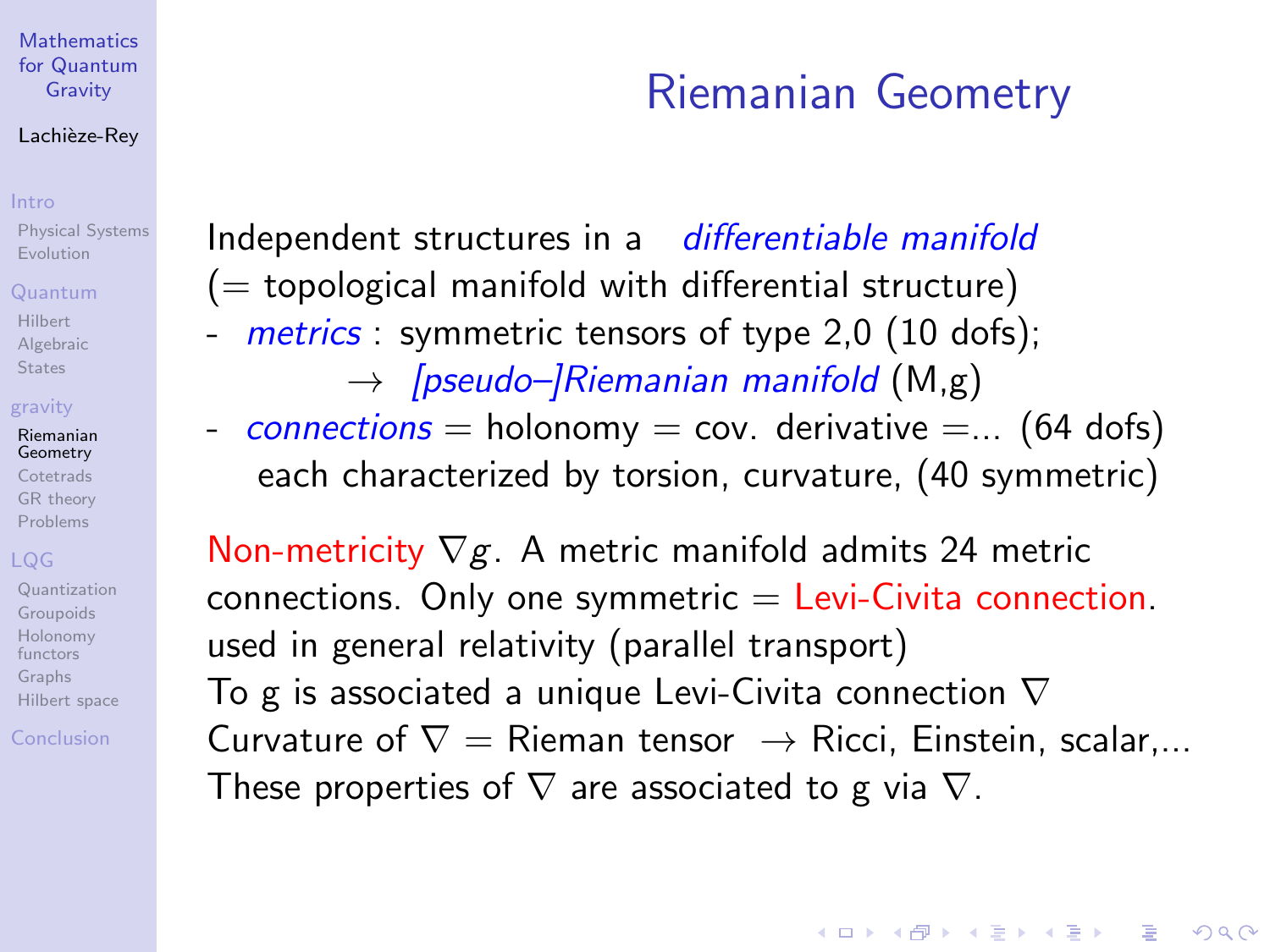#### Lachièze-Rey

#### [Intro](#page-2-0)

[Physical Systems](#page-3-0) [Evolution](#page-5-0)

#### [Quantum](#page-7-0)

[Hilbert](#page-8-0) [Algebraic](#page-9-0) **[States](#page-10-0)** 

### [gravity](#page-12-0)

[Riemanian](#page-13-0) Geometry [Cotetrads](#page-14-0) [GR theory](#page-15-0) [Problems](#page-16-0)

### [LQG](#page-17-0)

[Quantization](#page-20-0) [Groupoids](#page-24-0) [Holonomy](#page-25-0) functors [Graphs](#page-26-0) [Hilbert space](#page-28-0)

<span id="page-14-0"></span>[Conclusion](#page-29-0)

# Tetrads and cotetrads

**KORK ERKER ER AGA** 

An other way to express the metric! Given a metric g, tetrad (= ON frame) is a set of 4 vectors  $e=(e_I)$  verifying  $g(e_I,e_J)=\eta_{IJ}.$ A cotetrad (= ON coframe) is a set of 4 one-forms  $\theta = (\theta^I)$ verifying  $g(\theta^I, \theta^J) = \eta^{IJ}.$ ( the reciprocal:  $\langle \theta^I, e_J \rangle = \delta^I_J$ ). Conversely, a cotetrad  $\theta$  defines the metric  $\boldsymbol{g}=\eta_{IJ}~\theta^I\otimes\theta^J.$ Cotetrads related by LLTs define the same metric. one metric  $\equiv$  one family of cotetrads related by (local) Lorentz transforms.

one metric  $\equiv$  a cotetrad modulo (local) Lorentz group.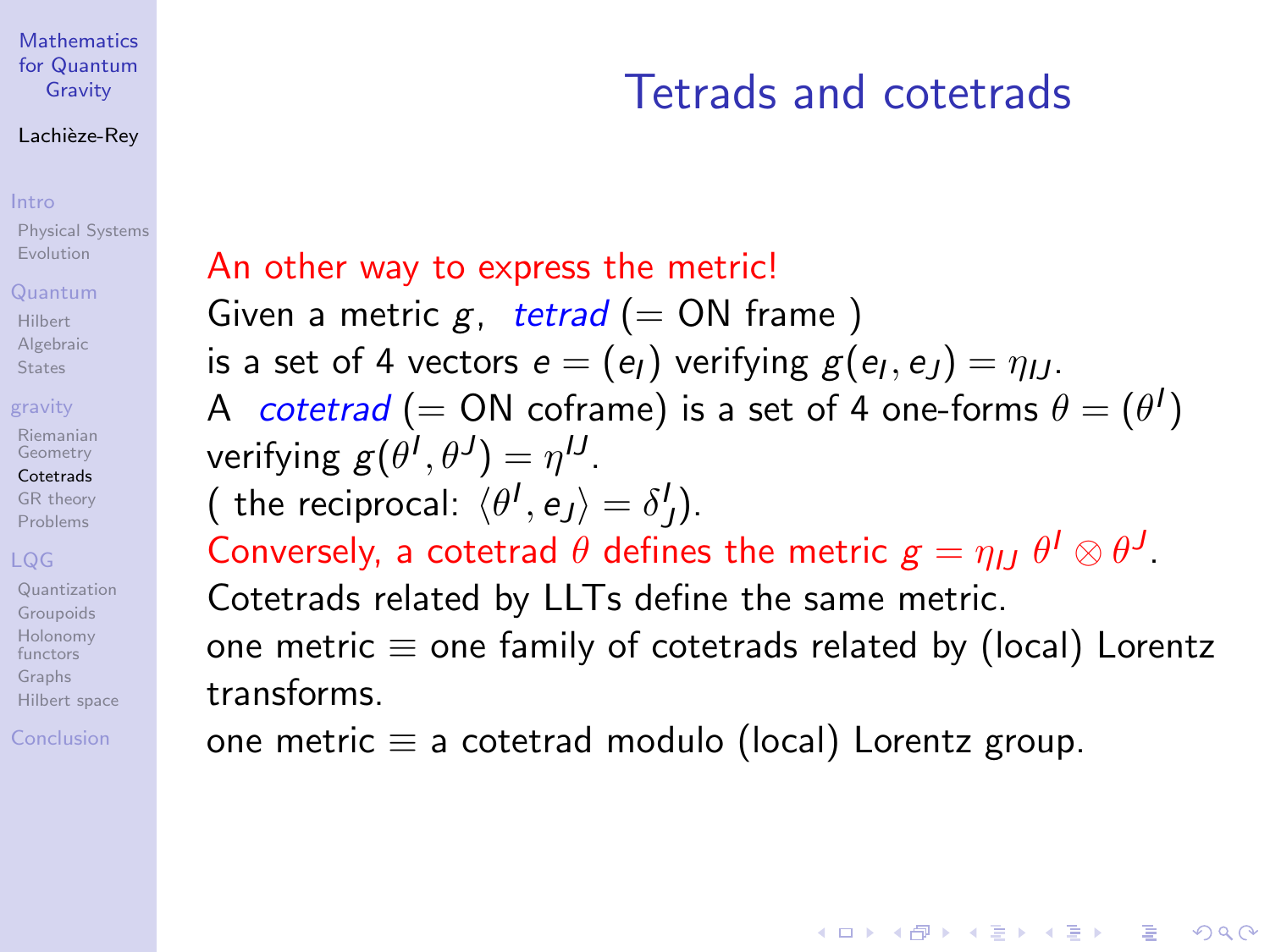#### Lachièze-Rey

#### [Intro](#page-2-0)

[Physical Systems](#page-3-0) [Evolution](#page-5-0)

#### [Quantum](#page-7-0)

[Hilbert](#page-8-0) [Algebraic](#page-9-0) **[States](#page-10-0)** 

### [gravity](#page-12-0)

[Riemanian](#page-13-0) Geometry **[Cotetrads](#page-14-0)** [GR theory](#page-15-0) [Problems](#page-16-0)

[Quantization](#page-20-0) [Groupoids](#page-24-0) [Holonomy](#page-25-0) functors [Graphs](#page-26-0) [Hilbert space](#page-28-0)

<span id="page-15-0"></span>[Conclusion](#page-29-0)

# gr as classical field theory

find the metric g on a given differentiable manifold M (given limiting conditions, given source of gravity) source  $=$  matter-energy energy-momentum tensor  $T$  Einstein equation:  $Einst = ct$ 

Four options (at least) for dynamical variables of GR :

- g alone (Einstein–Hilbert);
- g and connection (assumed torsionless) (Palatini)
- cotetrad  $\theta$  (modulo Lorentz) (Dirac)
- cotetrad  $\theta$  (modulo Lorentz) and connection (assumed metric)

**KORK ERKER ADE YOUR** 

Also Covariant or canonical treatment.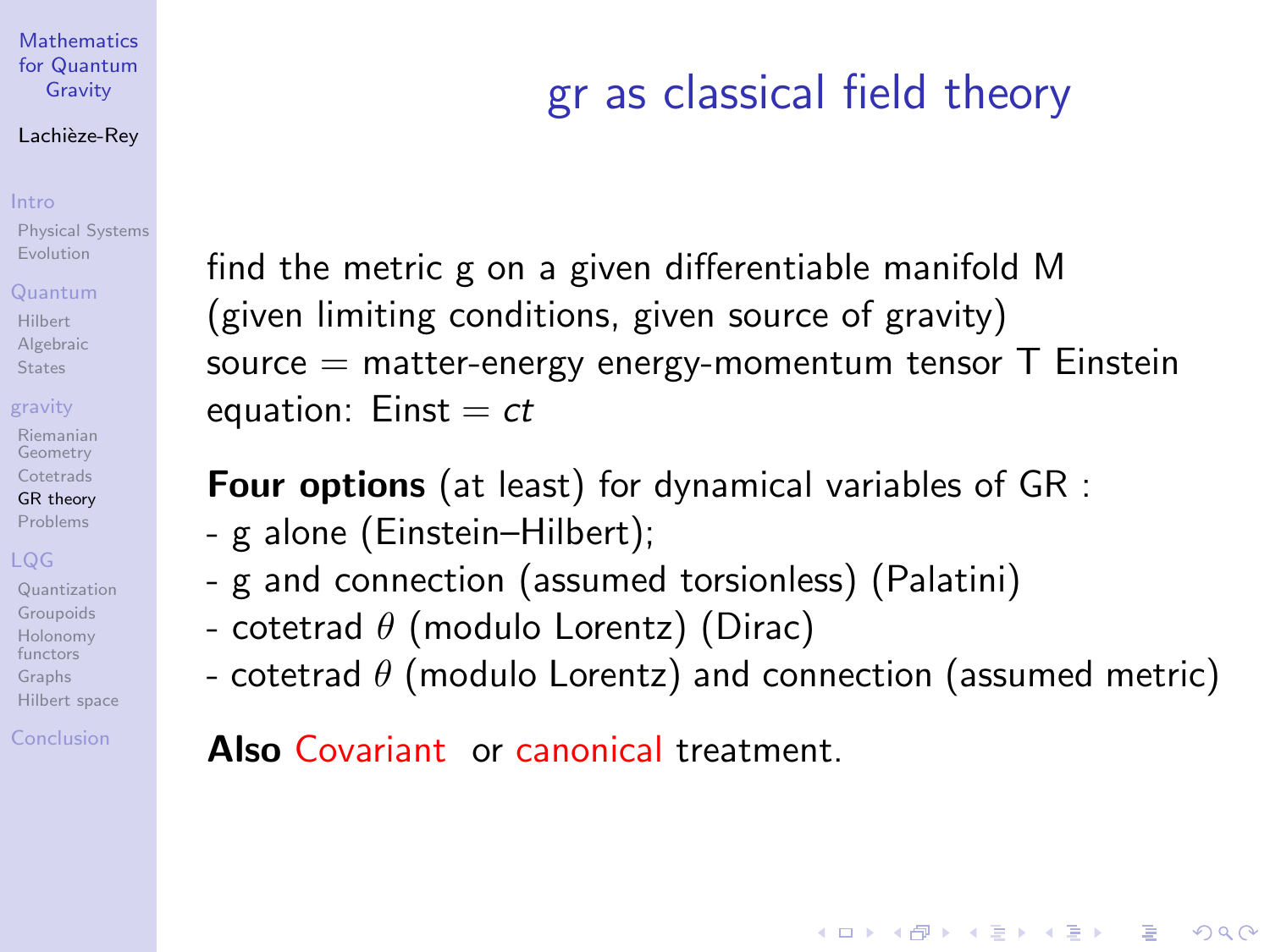#### Lachièze-Rey

#### [Intro](#page-2-0)

[Physical Systems](#page-3-0) [Evolution](#page-5-0)

#### [Quantum](#page-7-0)

[Hilbert](#page-8-0) [Algebraic](#page-9-0) **[States](#page-10-0)** 

### [gravity](#page-12-0)

[Riemanian](#page-13-0) Geometry **[Cotetrads](#page-14-0)** [GR theory](#page-15-0) [Problems](#page-16-0)

[Quantization](#page-20-0) [Groupoids](#page-24-0) [Holonomy](#page-25-0) functors [Graphs](#page-26-0) [Hilbert space](#page-28-0)

#### <span id="page-16-0"></span>[Conclusion](#page-29-0)

# Problems for quantum gravity

- Diffeomorphism invariance
- problem of time; no Hamiltonian or symplectic structure

**KORK ERRY ABY CHANNEL** 

- No metric, no causlity
- No measure, no Hilbert space
- Observer ?
- One Universe : probabilistic interpretation ?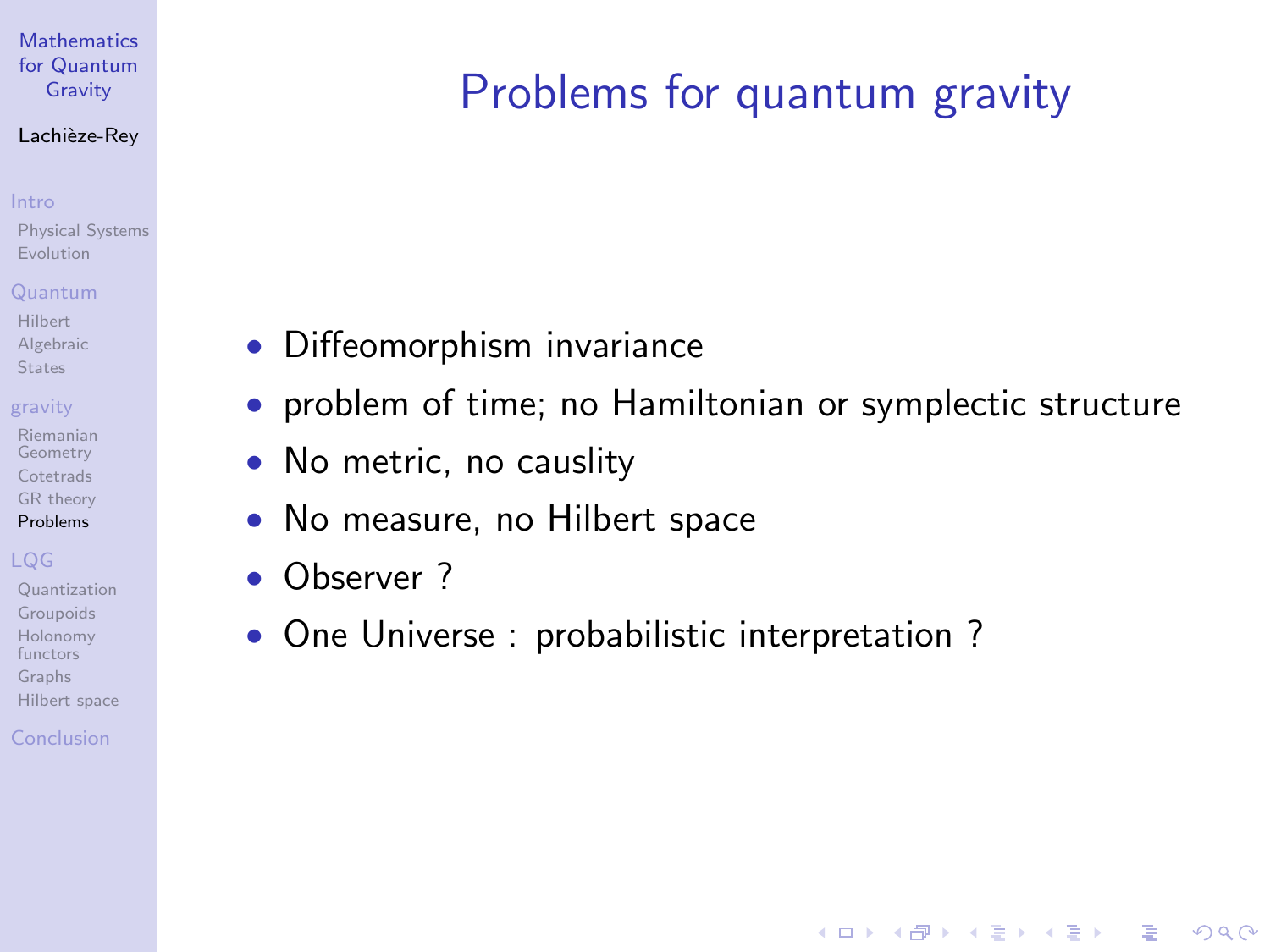#### Lachièze-Rey

#### [Intro](#page-2-0)

[Physical Systems](#page-3-0) [Evolution](#page-5-0)

#### [Quantum](#page-7-0)

[Hilbert](#page-8-0) [Algebraic](#page-9-0) **[States](#page-10-0)** 

### [gravity](#page-12-0)

[Riemanian](#page-13-0) Geometry **[Cotetrads](#page-14-0)** [GR theory](#page-15-0) [Problems](#page-16-0)

## [LQG](#page-17-0)

[Quantization](#page-20-0) [Groupoids](#page-24-0) [Holonomy](#page-25-0) functors [Graphs](#page-26-0) [Hilbert space](#page-28-0)

<span id="page-17-0"></span>[Conclusion](#page-29-0)

# Loop Quantum Gravity (LQG)

## Three preliminary steps

 $-3+1$  formalism:  $\rightarrow$  Geometrodynamics split space-time as *space evolving w.r.t. time [function]*  $T$ ; Evolution of a *Riemanian* structure h on a fixed 3 manifold  $\Sigma$ . - use metric  $g$  and connection  $\nabla$  (rather than metric alone) as variable: connecto–dynamics

- replace metric by cotetrad:  $g \leadsto \theta$  (with *Gauss constraint*).

## $\rightarrow$  new variables :

- lapse and shift indicate the shape of  $\Sigma$  in M: unphysical, not  $dynamical \rightarrow two constraints$ 

**KORK ERKER ADE YOUR** 

- cotriad e and connection form  $\omega$ , on  $\Sigma$ , evolving with T.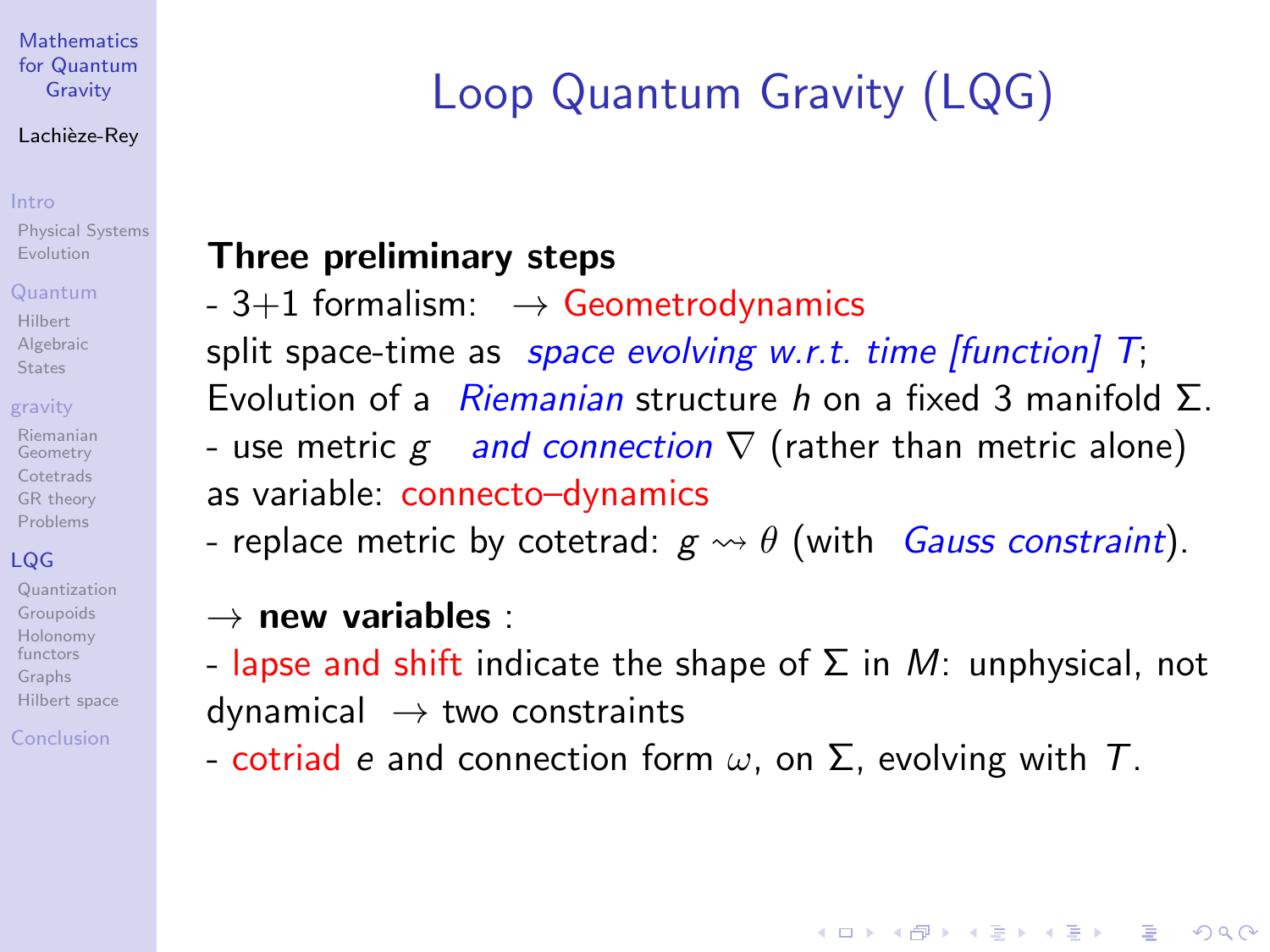#### Lachièze-Rey

#### [Intro](#page-2-0)

[Physical Systems](#page-3-0) [Evolution](#page-5-0)

#### [Quantum](#page-7-0)

[Hilbert](#page-8-0) [Algebraic](#page-9-0) **[States](#page-10-0)** 

#### [gravity](#page-12-0)

[Riemanian](#page-13-0) Geometry **[Cotetrads](#page-14-0)** [GR theory](#page-15-0) [Problems](#page-16-0)

### [LQG](#page-17-0)

[Quantization](#page-20-0) [Groupoids](#page-24-0) [Holonomy](#page-25-0) functors [Graphs](#page-26-0) [Hilbert space](#page-28-0)

[Conclusion](#page-29-0)

# LQG: a canonical system

**KORK ERKER ADE YOUR** 

 $\rightarrow$  canonical formalism ! (symplectic)  $Hamiltonian = sum of constraints (relativistic systems)$ canonical variables: E ("electric field") and  $\omega$ .

 $\rightarrow$  Analogy with gauge theories:  $\omega$  is a G– connection form;  $G = SO(3) \simeq SU(2)$ , or Lorentz  $\simeq SL(2, \mathbb{C})$ 

Topological theory with constraints (Plebansky formalism, Holst action)

Loose covariance Difficult to quantize because of constraints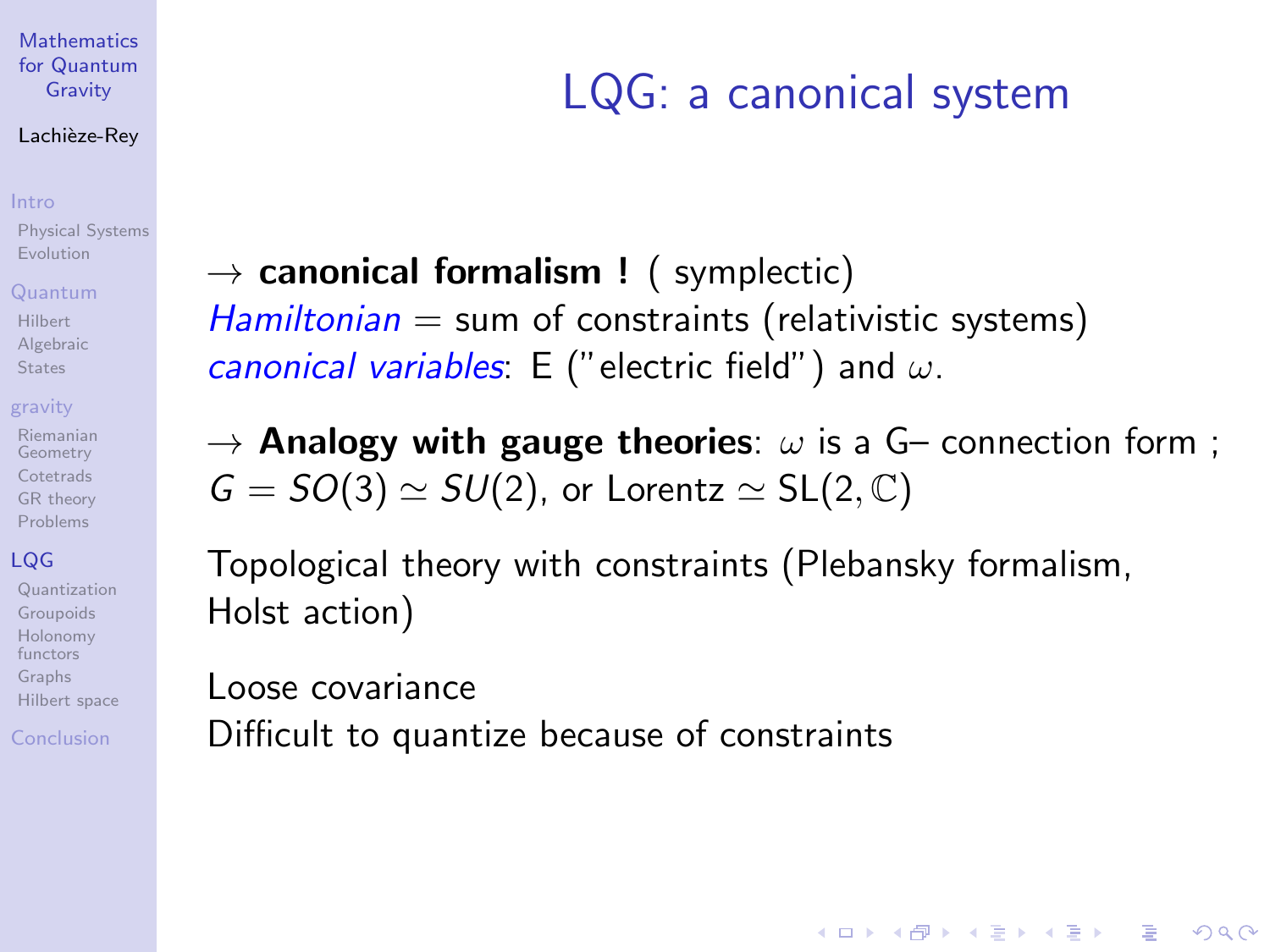#### Lachièze-Rey

#### [Intro](#page-2-0)

[Physical Systems](#page-3-0) [Evolution](#page-5-0)

#### [Quantum](#page-7-0)

[Hilbert](#page-8-0) [Algebraic](#page-9-0) **[States](#page-10-0)** 

#### [gravity](#page-12-0)

[Riemanian](#page-13-0) Geometry **[Cotetrads](#page-14-0)** [GR theory](#page-15-0) [Problems](#page-16-0)

### [LQG](#page-17-0)

[Quantization](#page-20-0) [Groupoids](#page-24-0) [Holonomy](#page-25-0) functors [Graphs](#page-26-0) [Hilbert space](#page-28-0)

[Conclusion](#page-29-0)

## Difficult to quantize because of constraints  $\rightarrow$ New variables (canonical transformation) involving a Barbero–Immirizi parameter Original case  $\beta = i$  (Ashtekar) ;  $\rightarrow$  problems, but ... (Noui)  $\beta \in \mathbb{R}$ :  $\rightarrow$  LQG theory.

New variables

**KORK ERRY ABY CHANNEL** 

$$
(\omega,E)\leadsto (A_{\beta},E)
$$

Poisson brackets  $\{A, E\}_P = \delta$ .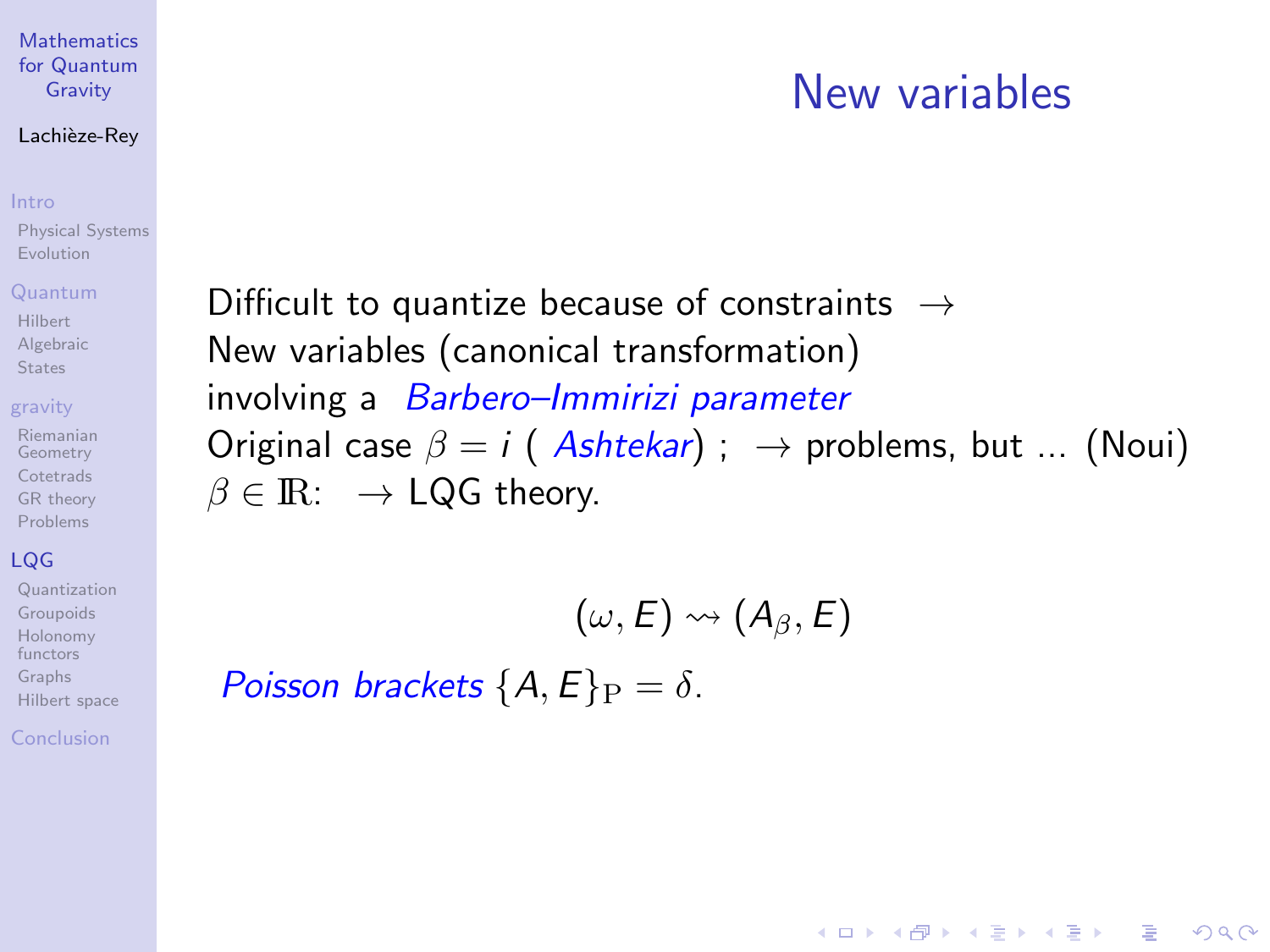#### Lachièze-Rey

[Physical Systems](#page-3-0) [Evolution](#page-5-0)

#### [Quantum](#page-7-0)

[Hilbert](#page-8-0) [Algebraic](#page-9-0) **[States](#page-10-0)** 

#### [gravity](#page-12-0)

[Riemanian](#page-13-0) Geometry **[Cotetrads](#page-14-0)** [GR theory](#page-15-0) [Problems](#page-16-0)

## [LQG](#page-17-0)

[Quantization](#page-20-0) [Groupoids](#page-24-0) [Holonomy](#page-25-0) functors [Graphs](#page-26-0) [Hilbert space](#page-28-0)

<span id="page-20-0"></span>[Conclusion](#page-29-0)

## Usual quantization (quantum mechanics) : SYMPLECTIC  $\rightarrow$  UNITARY  $commutative \rightarrow noncommutative$ Configuration space  $= C = \{q\}.$ Phase space  $\Gamma \ni (q, p)$ . quantization :  $\Gamma \rightarrow$  Hilbert space

wave functions  $\psi(q) =$  function  $C \to \mathbb{C}$ Hilbert space  $L^2(C)$ : square -integrable functions (requires a *measure* on  $C$ ) !!!

**LQG**: wave functions  $\psi(A)$ ? (unconstrained) config. space  $= A$  space of connections–form on the differentiable manifold  $\Sigma$ . wave function  $\psi(A)$  ? :  $A \to \mathbb{C}$ ; through holonomies Hilbert space ?

Quantization?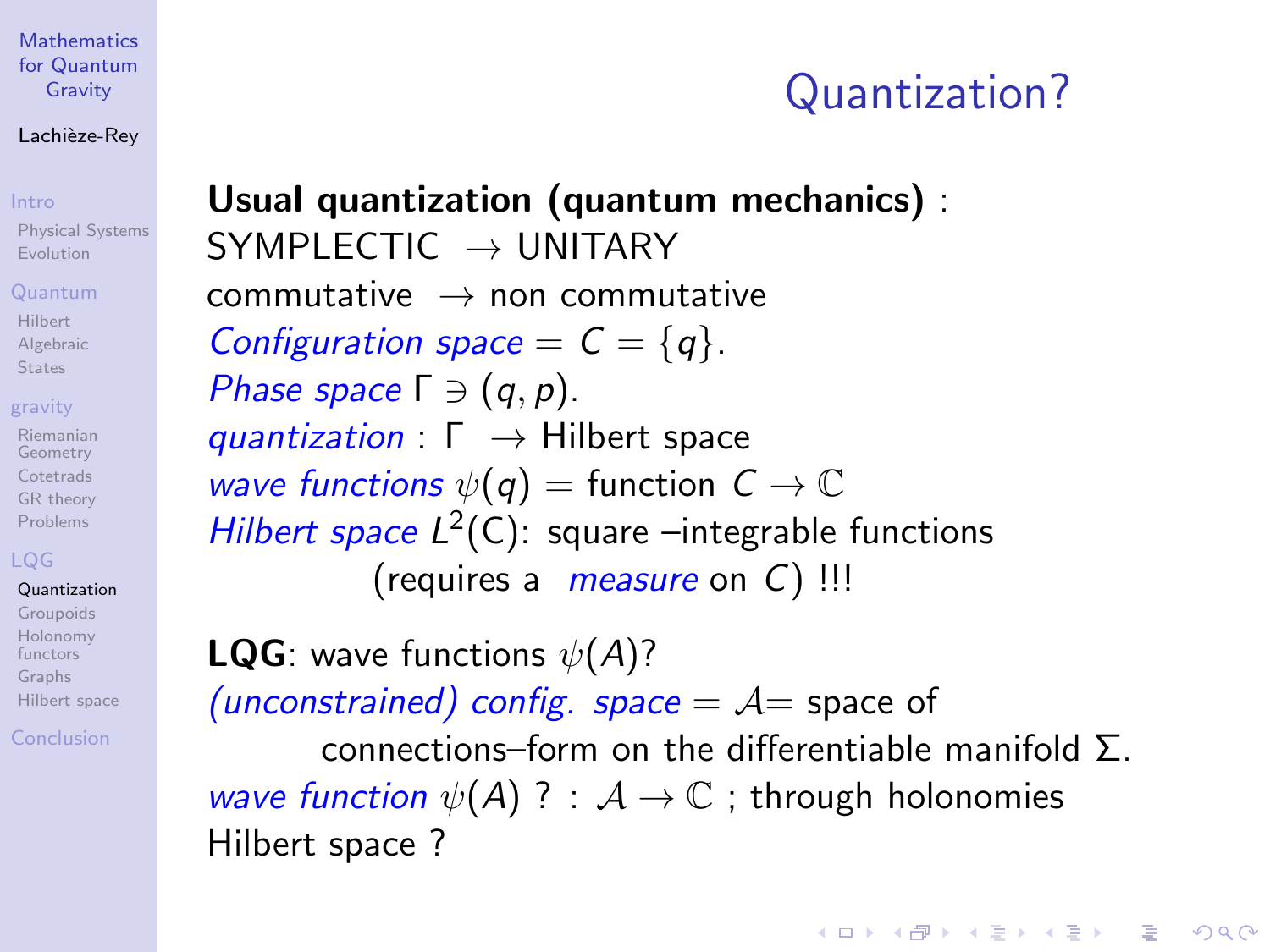#### Lachièze-Rey

#### [Intro](#page-2-0)

[Physical Systems](#page-3-0) [Evolution](#page-5-0)

#### [Quantum](#page-7-0)

[Hilbert](#page-8-0) [Algebraic](#page-9-0) **[States](#page-10-0)** 

#### [gravity](#page-12-0)

[Riemanian](#page-13-0) Geometry **[Cotetrads](#page-14-0)** [GR theory](#page-15-0) [Problems](#page-16-0)

## [LQG](#page-17-0)

[Quantization](#page-20-0) [Groupoids](#page-24-0) [Holonomy](#page-25-0) functors [Graphs](#page-26-0) [Hilbert space](#page-28-0)

[Conclusion](#page-29-0)

## Holonomies

**KORK ERKER ADE YOUR** 

A G–connection is represented by a g-valued connection form A Integration of one-form, A along a path  $c \to \int_c A \in \underline{\mathfrak{g}}$ . Since  $exp(g) = G$ ,

$$
hol_c(A) \stackrel{\text{def}}{=} \exp(\int_c A \in \underline{\mathfrak{g}}) \in G,
$$

the holonomy of A along the path c: a function  $A \rightarrow G$ .

Compose with a function  $G \to \mathbb{C}$  to obtain a function  $\mathcal{A} \to \mathbb{C}$ . Use basic functions (e.g., spherical harmonics) indexed by a spin index *i* 

To each  $(c, j)$  corresponds a basic wave function  $A \rightarrow \mathbb{C}$ .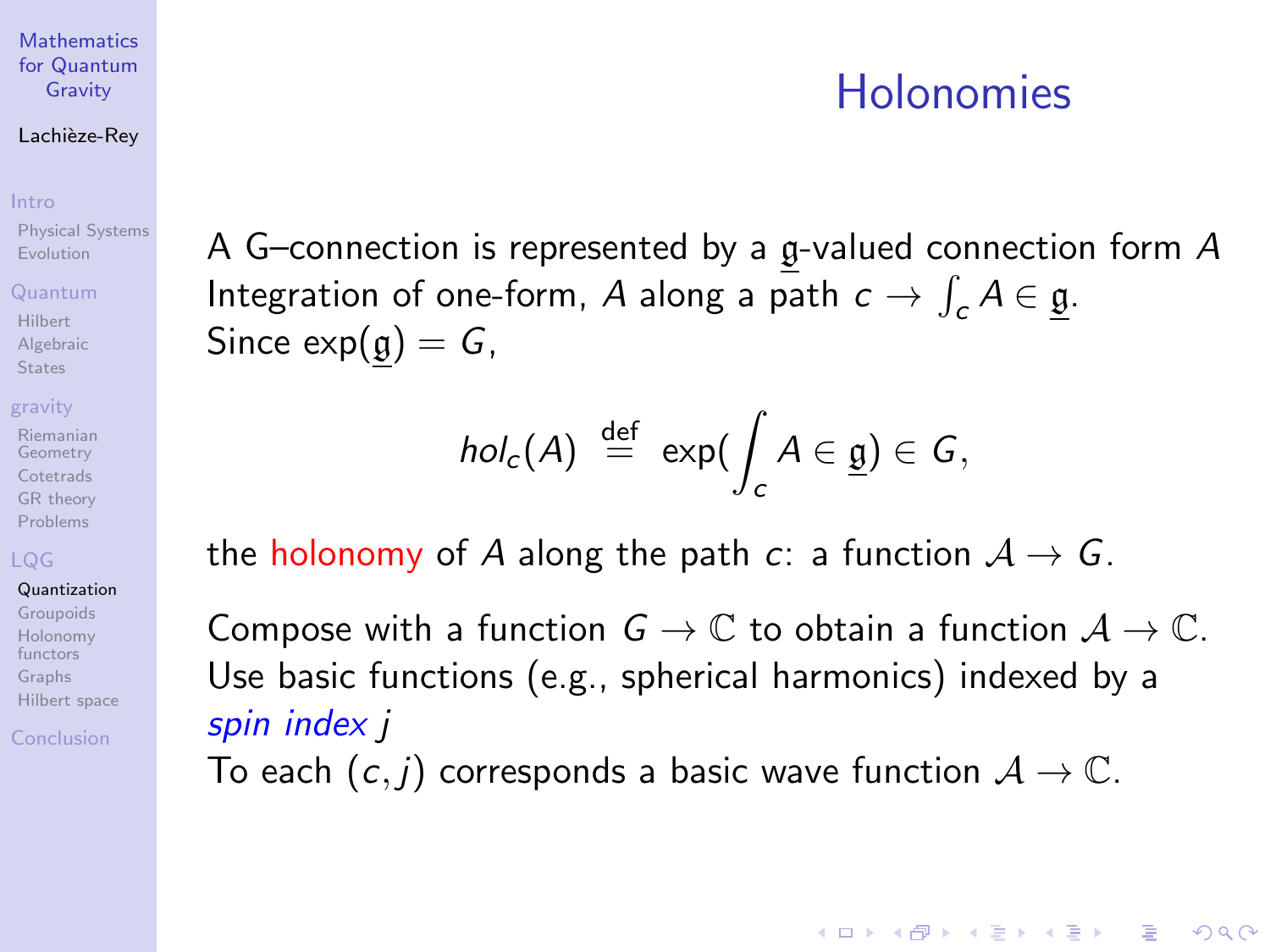#### Lachièze-Rey

[Physical Systems](#page-3-0) [Evolution](#page-5-0)

#### [Quantum](#page-7-0)

[Hilbert](#page-8-0) [Algebraic](#page-9-0) **[States](#page-10-0)** 

#### [gravity](#page-12-0)

[Riemanian](#page-13-0) Geometry **[Cotetrads](#page-14-0)** [GR theory](#page-15-0) [Problems](#page-16-0)

[Quantization](#page-20-0) [Groupoids](#page-24-0) [Holonomy](#page-25-0) functors [Graphs](#page-26-0) [Hilbert space](#page-28-0)

[Conclusion](#page-29-0)

# Wave functions

**KORK ERKER ADE YOUR** 

To each  $(c, j)$  corresponds a basic wave function  $A \rightarrow \mathbb{C}$ . To form an Hilbert space, combine indexed paths  $(c, i)$  to form spin networks (Rovelli, Smolin).

A spin network is a directed graph colored with spins: each edge e is labelled by a unitary irreducible representation of a [gauge] group,

thus a half integer number for the group  $SO(3)$  or  $SU(2)$ ; each vertex carries an intertwiner in the tensor product. Spin networks have been first developed by Roger Penrose, and then rediscovered as the result of canonical quantization of GR in Ashtekar variables. (lqg)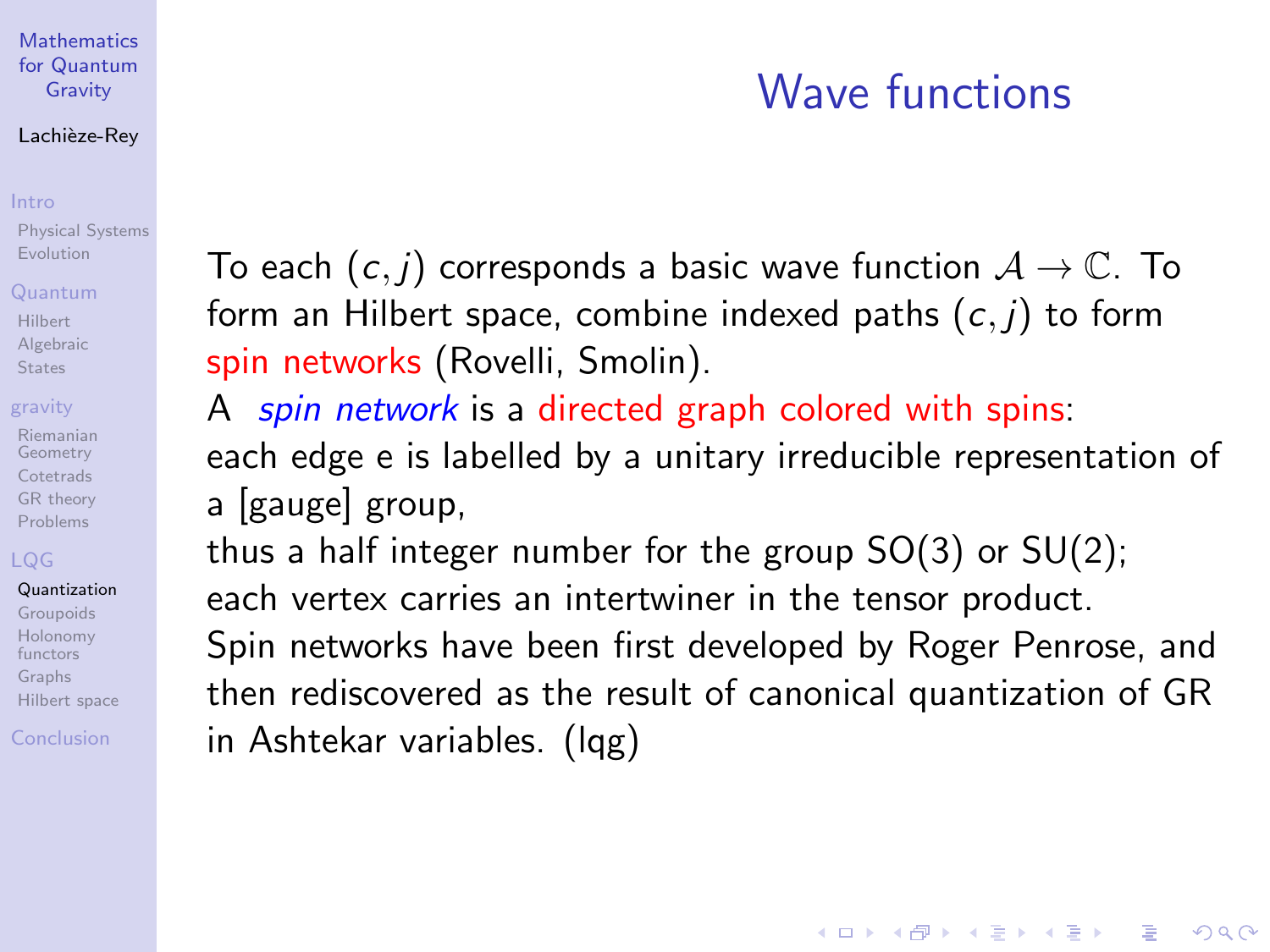#### Lachièze-Rey

[Physical Systems](#page-3-0) [Evolution](#page-5-0)

#### [Quantum](#page-7-0)

[Hilbert](#page-8-0) [Algebraic](#page-9-0) **[States](#page-10-0)** 

#### [gravity](#page-12-0)

[Riemanian](#page-13-0) Geometry **[Cotetrads](#page-14-0)** [GR theory](#page-15-0) [Problems](#page-16-0)

### [LQG](#page-17-0)

[Quantization](#page-20-0) [Groupoids](#page-24-0) [Holonomy](#page-25-0) functors [Graphs](#page-26-0) [Hilbert space](#page-28-0)

[Conclusion](#page-29-0)

# Spin networks

**KORK ERKER ADE YOUR** 

Spin networks are embedded in Σ.

Abstract spin networks (not embedded) are wave functions which solve the diffeomorphism constraint (Rovelli, Smolin) !. An Hilbert space ?

define a inner product (complicate see below):

Spin networks form an ON basis for that Hilbert space (however non separable).

This requires to enlarge the configuration space  $\mathcal{A} \leadsto \mathcal{A}$ generalized connections.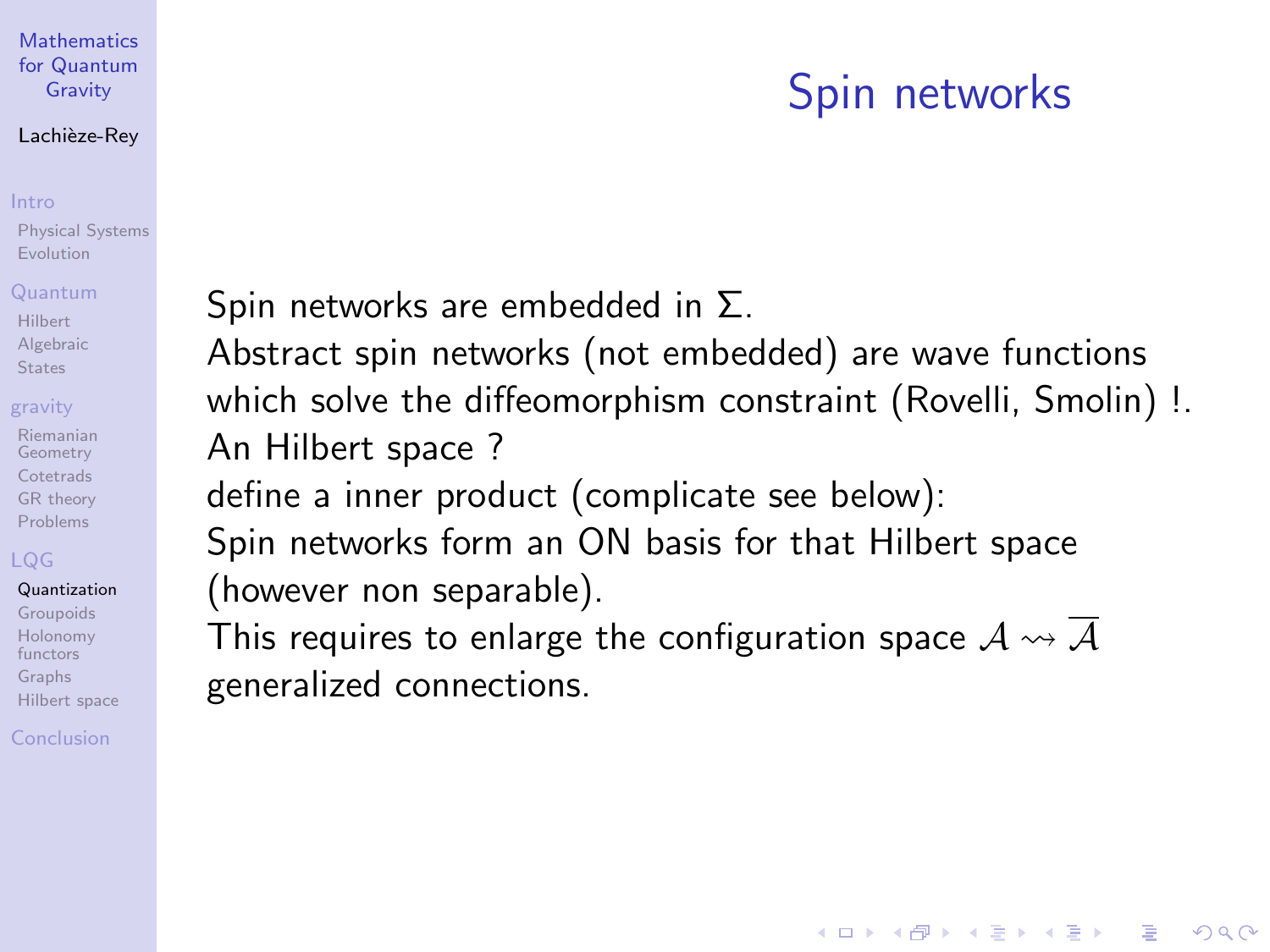## Groupoids

**KORK ERKER ADE YOUR** 

#### **[Mathematics](#page-0-0)** for Quantum Gravity

#### Lachièze-Rey

[Physical Systems](#page-3-0) [Evolution](#page-5-0)

### [Quantum](#page-7-0)

[Hilbert](#page-8-0) [Algebraic](#page-9-0) **[States](#page-10-0)** 

### [gravity](#page-12-0)

[Riemanian](#page-13-0) Geometry **[Cotetrads](#page-14-0)** [GR theory](#page-15-0) [Problems](#page-16-0)

[Quantization](#page-20-0) [Groupoids](#page-24-0) [Holonomy](#page-25-0)

functors [Graphs](#page-26-0) [Hilbert space](#page-28-0)

<span id="page-24-0"></span>[Conclusion](#page-29-0)

A groupoid is a category with all morphisms invertible. Groupoids form the [cartesian closed] category Gpd . Groupoid morphisms  $=$  functors in Gpd.

A group  $G=$  a groupoid  $\hat{G}$  with one object. Gpd contains the category of groups as a full subcategory.

The Path groupoid PM of a manifold M is the first and simplest way of regarding it as a category: the objects are the points of M; the arrows the oriented [smooth holonomy classes of] paths between ??points.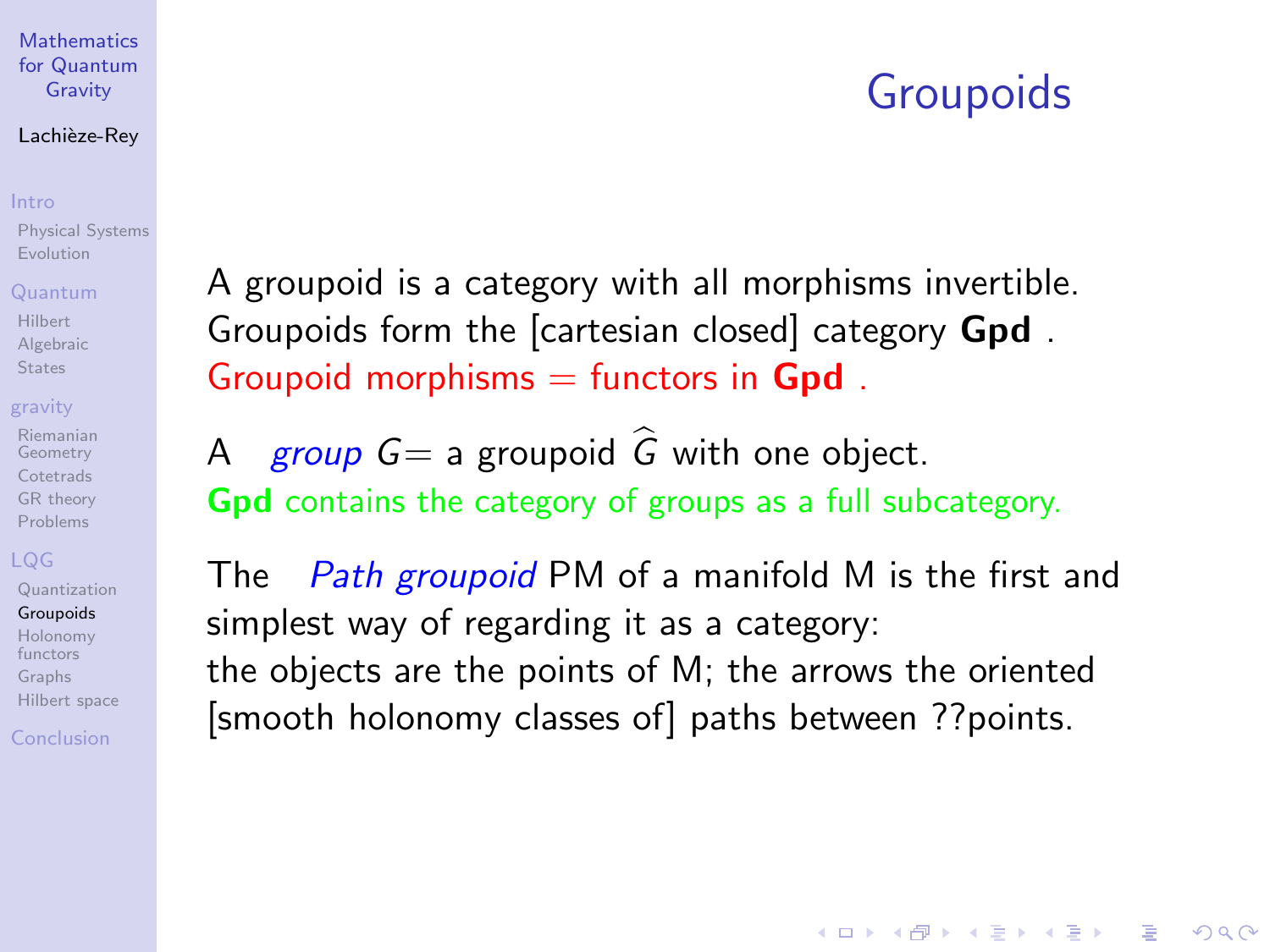#### Lachièze-Rey

[Physical Systems](#page-3-0) [Evolution](#page-5-0)

#### [Quantum](#page-7-0)

[Hilbert](#page-8-0) [Algebraic](#page-9-0) **[States](#page-10-0)** 

### [gravity](#page-12-0)

[Riemanian](#page-13-0) Geometry **[Cotetrads](#page-14-0)** [GR theory](#page-15-0) [Problems](#page-16-0)

[Quantization](#page-20-0) [Groupoids](#page-24-0)

#### [Holonomy](#page-25-0) functors

[Graphs](#page-26-0) [Hilbert space](#page-28-0)

#### <span id="page-25-0"></span>[Conclusion](#page-29-0)

# Connections as holonomy functors

A local connection form  $A$  on  $M$  is a groupoid morphism: smooth functor in **Gpd** 

path groupoid  $PM \rightarrow$  gauge group  $\widehat{G}$  (its groupoid)  $PM \rightarrow \hat{G}: c \rightarrow hol_{A}: c \rightarrow hol_{c}(A) = hol_{A}(c) \in G$ ,

 $(=$  holonomy functor  $=$  holonomy map)

Space of connection forms  $\mathcal A$  is a category There is a categorical equivalence

 $\mathcal{A} \sim$  SmoothFunct( $\mathcal{P}_M$ , BG) = SmoothMor( $\mathcal{P}_M$ ,  $\widehat{G}$ )

gauge transformation  $=$  natural isomorphism between functors. (*A* is a subcat of  $\overline{A} \stackrel{\text{def}}{=} Mor(\mathcal{P}_M, \widehat{G})$  (non smooth): a distributional extension of  $A$ . An object is a *generalized* connection (connection when smooth).

 $\mathbf{A} \equiv \mathbf{A} + \mathbf{B} + \mathbf{A} + \mathbf{B} + \mathbf{A} + \mathbf{B} + \mathbf{A} + \mathbf{B} + \mathbf{A} + \mathbf{B} + \mathbf{A} + \mathbf{B} + \mathbf{A} + \mathbf{B} + \mathbf{A} + \mathbf{B} + \mathbf{A} + \mathbf{B} + \mathbf{A} + \mathbf{B} + \mathbf{A} + \mathbf{B} + \mathbf{A} + \mathbf{B} + \mathbf{A} + \mathbf{B} + \mathbf{A} + \mathbf{B} + \mathbf{A} + \mathbf{B} + \math$ 

 $\Omega$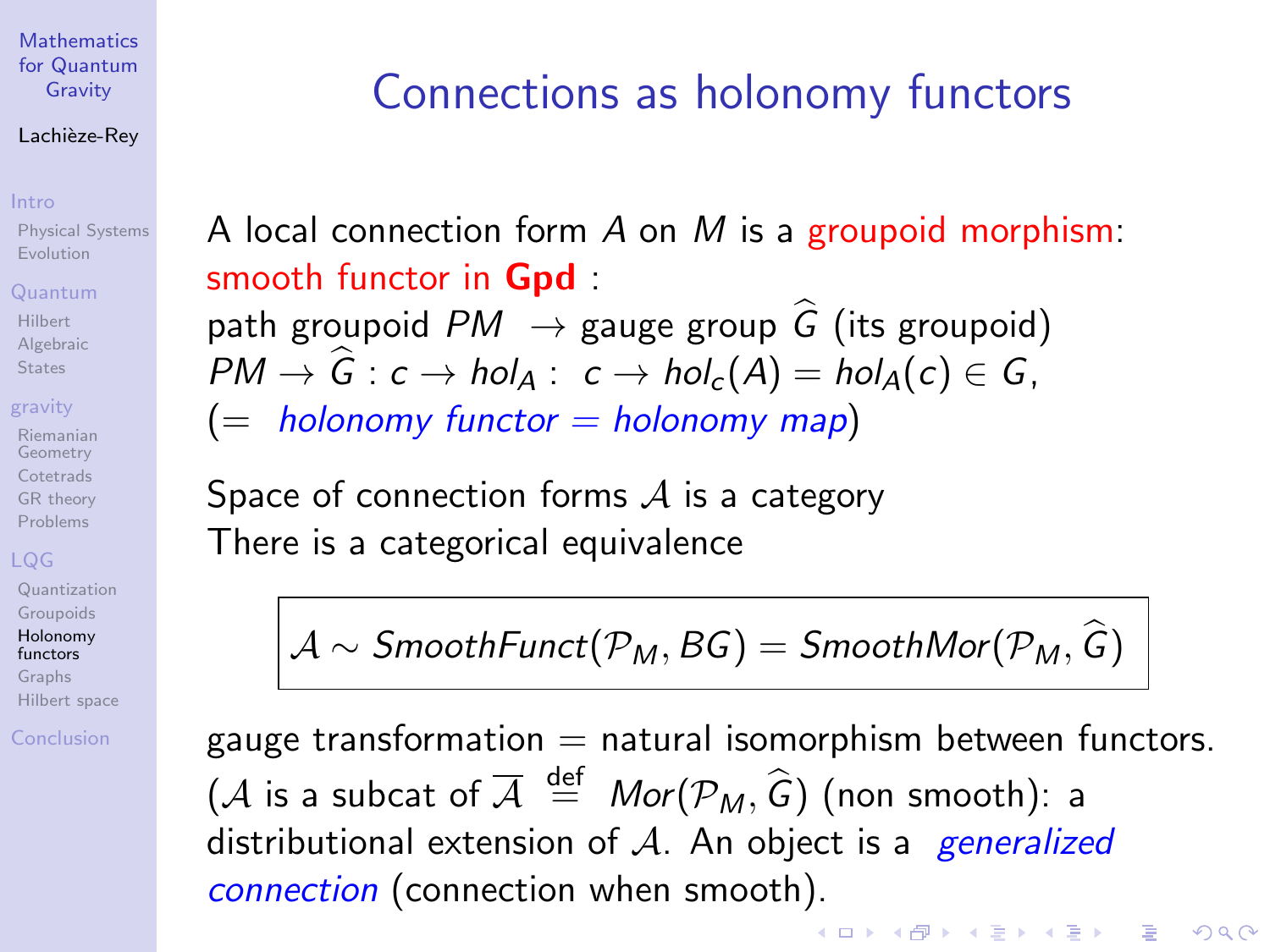### Lachièze-Rey

[Physical Systems](#page-3-0) [Evolution](#page-5-0)

#### [Quantum](#page-7-0)

[Hilbert](#page-8-0) [Algebraic](#page-9-0) **[States](#page-10-0)** 

### [gravity](#page-12-0)

[Riemanian](#page-13-0) Geometry **[Cotetrads](#page-14-0)** [GR theory](#page-15-0) [Problems](#page-16-0)

[Quantization](#page-20-0) [Groupoids](#page-24-0) [Holonomy](#page-25-0) functors

[Graphs](#page-26-0) [Hilbert space](#page-28-0)

<span id="page-26-0"></span>[Conclusion](#page-29-0)

# Graphs

 $\Omega$ 

## (graph mean oriented graph.)

- See a graph  $\Gamma$  as a [path] groupoid  $P_{\Gamma}$ : objects are vertices; arrows are edges.  $P_{\Gamma}$  is an object in **Gpd**.
- Inclusion of graphs  $\Rightarrow$  inclusion of graph-groupoids : groupoid morphism  $i$  :  $\mathcal{P}_{\Gamma} \subset \mathcal{P}'_{\Gamma}$
- embedded graph in  $M=$  graph  $\Gamma$  with an inclusion functor (morphism in **Gpd**):  $F: P_{\Gamma} \rightarrow \mathcal{P}(M)$ .
- Embedded graphs form the cat  $\mathcal{L}$ : an *inductive family* in the cat **Gpd** ; admits  $P(M)$  as colimit (*inductive limit*) when Γ describes all embedded graphs.
- A connection form A in M has a pull-back in a graph Γ: the groupoid morphism

$$
A_{\Gamma}: P_{\Gamma} \to \hat{G}.
$$

(the restriction of  $A$  to  $\Gamma$  : a connection-form on  $\Gamma$ ). Their space  $A_{\Gamma} = \{A_{\Gamma}\}\$  $A_{\Gamma} = \{A_{\Gamma}\}\$ is the re[str](#page-25-0)i[ct](#page-27-0)[io](#page-25-0)[n](#page-26-0) [o](#page-27-0)[f](#page-25-0) A [to](#page-16-0) [Γ](#page-28-0)[.](#page-29-0)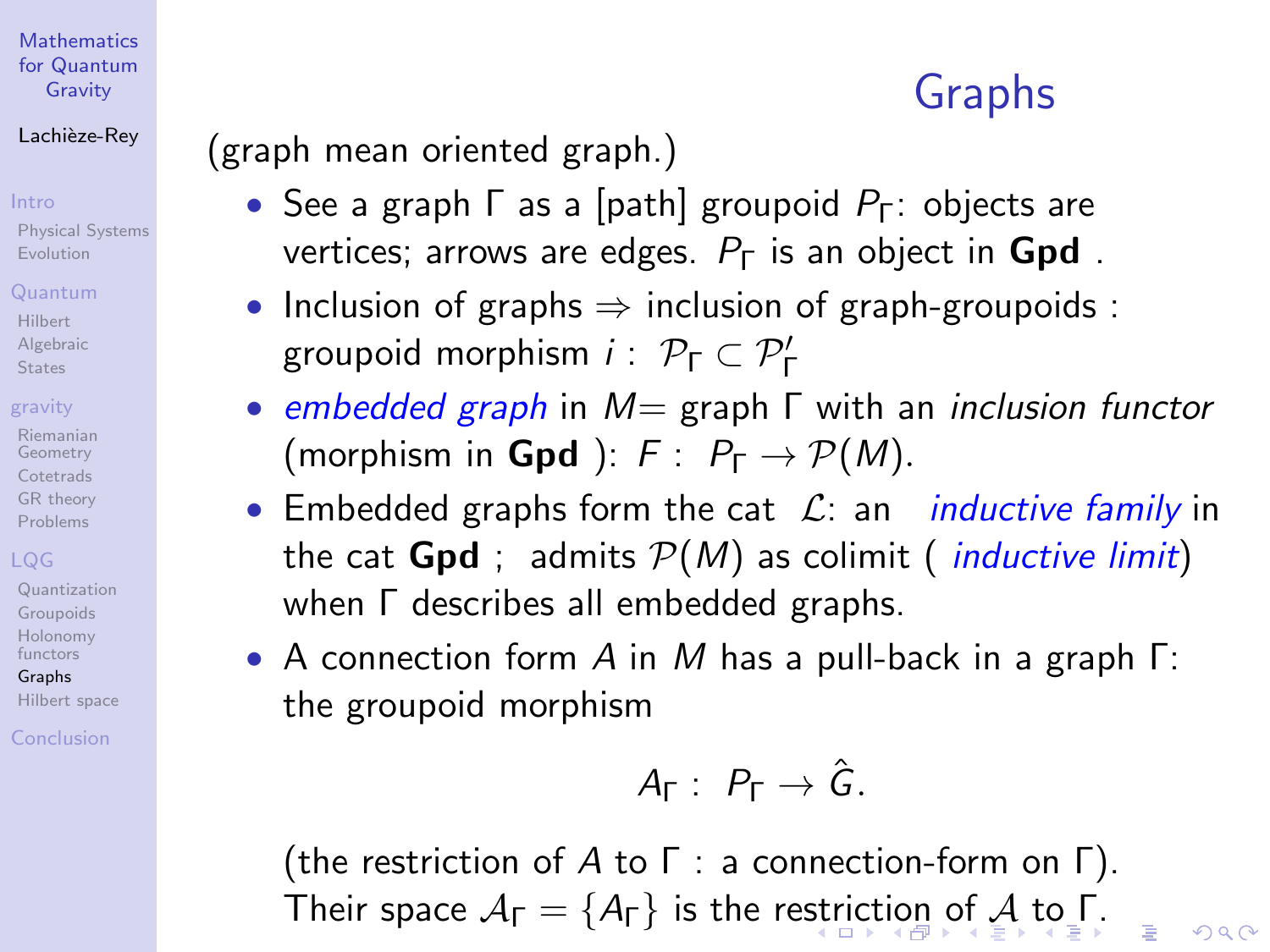## Graphs

**KORK ERKER ADE YOUR** 

#### **[Mathematics](#page-0-0)** for Quantum Gravity

### Lachièze-Rey

[Physical Systems](#page-3-0) [Evolution](#page-5-0)

#### [Quantum](#page-7-0)

[Hilbert](#page-8-0) [Algebraic](#page-9-0) **[States](#page-10-0)** 

### [gravity](#page-12-0)

[Riemanian](#page-13-0) Geometry **[Cotetrads](#page-14-0)** [GR theory](#page-15-0) [Problems](#page-16-0)

[Quantization](#page-20-0) [Groupoids](#page-24-0) [Holonomy](#page-25-0) functors

[Graphs](#page-26-0) [Hilbert space](#page-28-0)

<span id="page-27-0"></span>[Conclusion](#page-29-0)

- For each Γ,  $A_{\Gamma}$  is isomorphic to  $\prod A_{e}=G^{E(\Gamma)}.$
- The compact Lie group G admits the Haar measure  $d\mu \Rightarrow$  $\mathcal{A}_{\mathsf{\Gamma}} \simeq \mathsf{G}^\mathsf{E}$  admits the product measure  $\mathrm{d}\mu_{\mathsf{\Gamma}} = (\mathrm{d}\mu)^{\mathsf{E}}$  .
- The  $A_{\Gamma}$  admit the *projective limit*  $\overline{A}$ , the space of generalized connections (discontinuous, but they assign an holonomy to each curve.). It acquires naturally the inductive limit of Haar measures: the Ashtekar-Lewandowski measure.
- $\mathcal A$  (the space of smooth connections) is densely embedded in  $\overline{A}$  (a completion of A)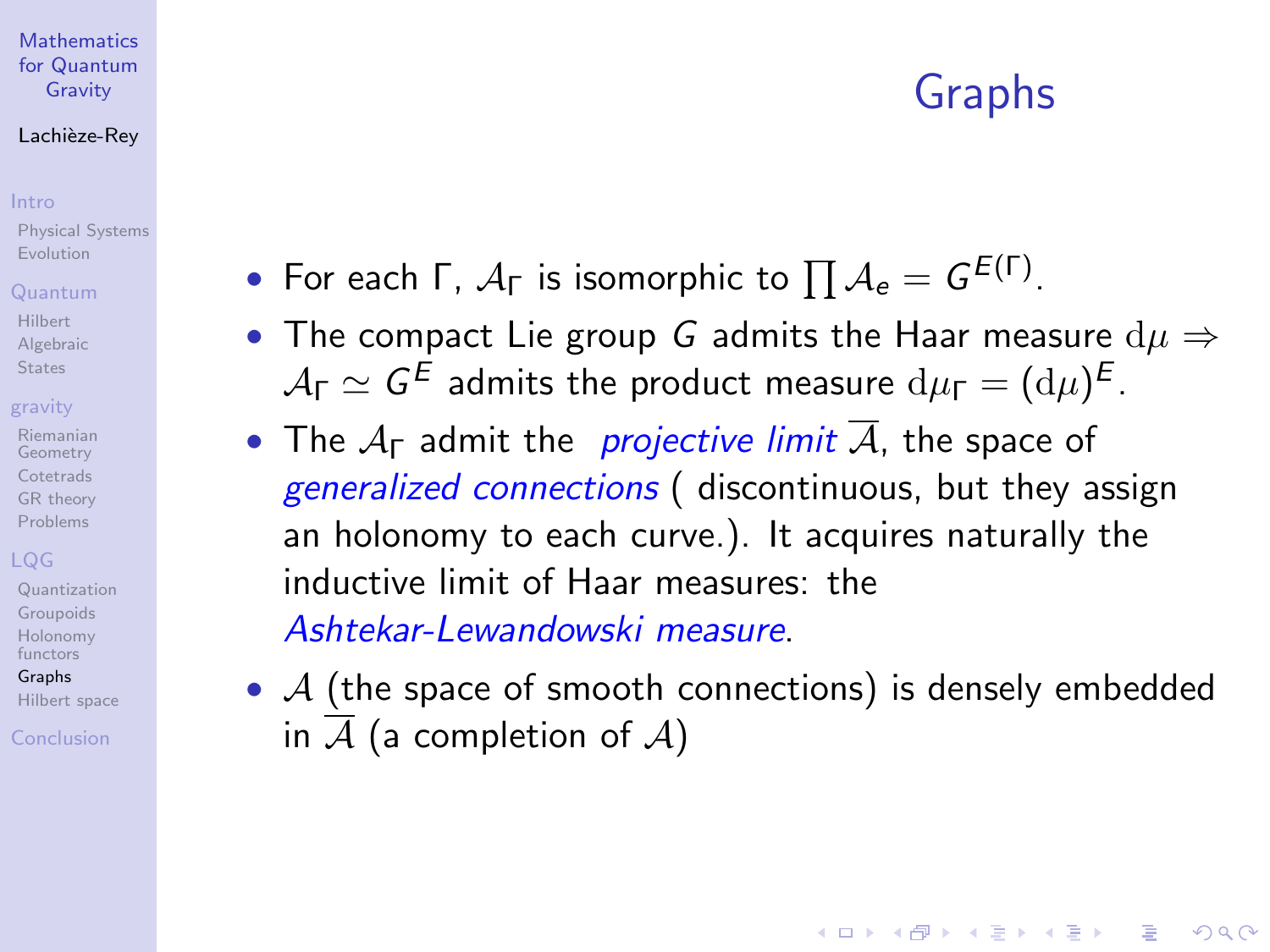#### Lachièze-Rey

[Physical Systems](#page-3-0) [Evolution](#page-5-0)

#### [Quantum](#page-7-0)

[Hilbert](#page-8-0) [Algebraic](#page-9-0) **[States](#page-10-0)** 

#### [gravity](#page-12-0)

[Riemanian](#page-13-0) Geometry **[Cotetrads](#page-14-0)** [GR theory](#page-15-0) [Problems](#page-16-0)

[Quantization](#page-20-0) [Groupoids](#page-24-0) [Holonomy](#page-25-0) functors [Graphs](#page-26-0) [Hilbert space](#page-28-0)

<span id="page-28-0"></span>[Conclusion](#page-29-0)

# Functions and Hilbert space

• For each graph,  $C(A_{\Gamma}) = \{$  continuous functions of the  $A_{\Gamma} \}$ ;

- Haar measure  $\rightarrow$  Hilbert space  $L^2(\mathcal{A}_\Gamma,\mathrm{d}\mu_\Gamma)\simeq L^2(\mathcal{G}^{(\Gamma)}).$
- inductive limit of  $L^2(\overline{A}_{\Gamma})$ :  $H_{kin} = L^2(\overline{A})$ .
- The AL measure defines a scalar product

$$
\langle \varphi, \psi \rangle = \int \mathrm{d} \mu_\mathcal{AL} \ (A) \ \varphi^*(A) \ \psi(A).
$$

- kinematical Hilbert space  $H_{kin}$  of LQG. It is non-separable. It admits a (ON) basis of spin network .
- Basic multiplication and derivation operators in  $H_{kin}=$ quantized holonomy and flux operators  $h\mathsf{L}$  and  $\mathsf{F}^\mathcal{S}.$ One can impose the constraints as operator constraints.